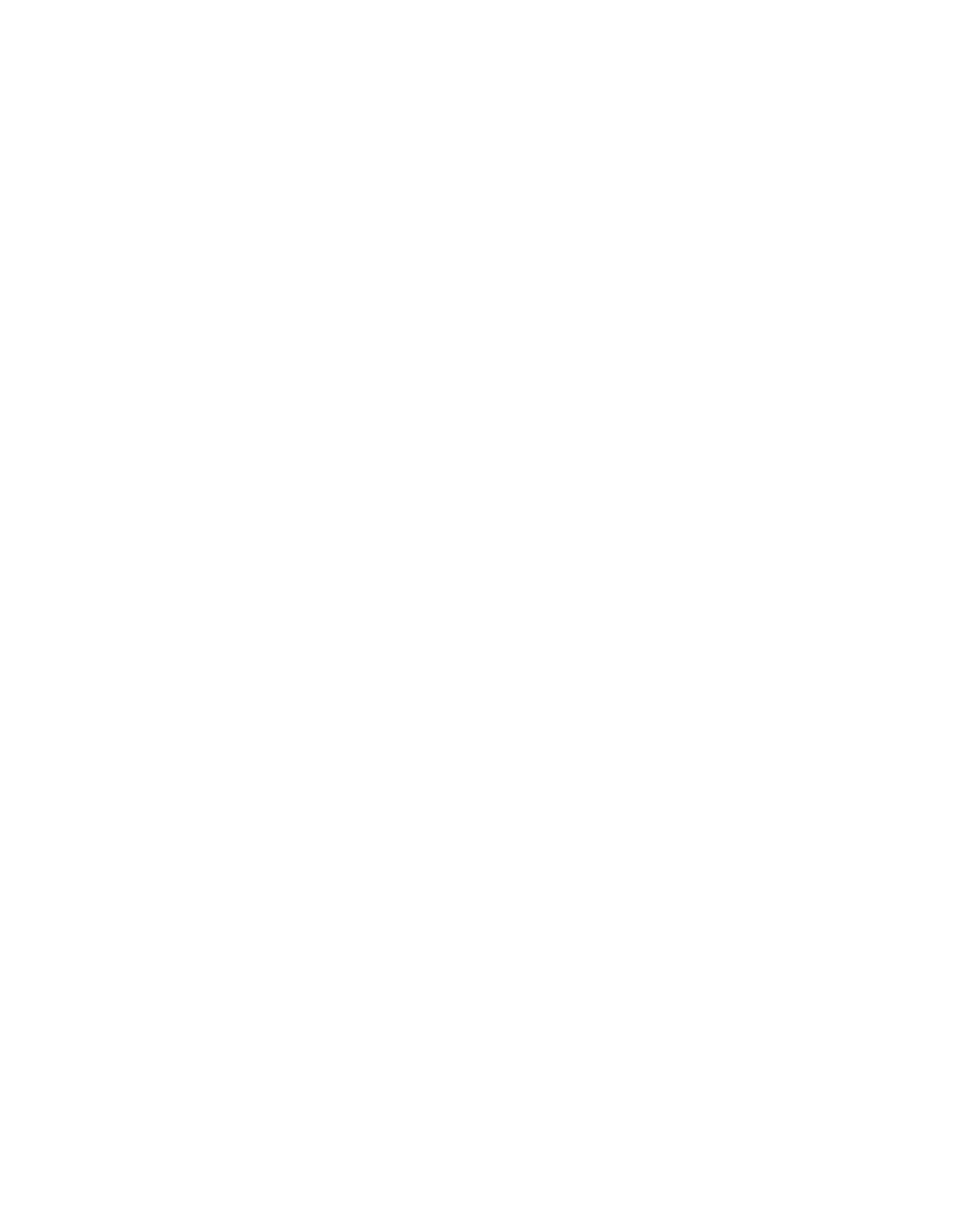

### **SANDUSKY CITY SCHOOLS Board of Education Regular Meeting Tuesday, June 7 th, 2022 at 8:00 a.m.**

- 1. Call to Order and Roll Call: Mrs. Martha Murray, President
- 2. Pledge of Allegiance
- 3. Approve Agenda
- 4. Citizens Participation
- 5. Board Recognition Mr. Jeff Krabill, Mr. Tom Sharrah, and Mr. Jim Crawford Thank you for installation of the railings at the Strobel Field Stadium
- 6. Correspondence: Action (Pages ) Atherton, Dylan – Police Academy Instructor, Sandusky Career Center Carpenter, Vivian – Custodian Class I, Sandusky High School Eberhardt, Kim – LPN Instructor, Sandusky Career Center Fleet, Casey – Art Teacher, Sandusky Primary School Goff, Sheryl – Bus Driver, Transportation Department Januzzi, Joseph – School Psychologist, Sandusky High School Neuberger, Leslie – RN Instructor, Sandusky Career Center Nitschke, Wendy – Cosmetology Coordinator, Sandusky Career Center Plas, Phillip – Soccer Boys Varsity Head Coach, Sandusky High School Sharp, Alberta Jo – Assistant Cafeteria Manager, Sandusky Intermediate School Snyder, Ronald – Police Academy Instructor, Sandusky Career Center
- 7. CFO & Treasurer's Report: Discussion Items, Mrs. Yvonne Anderson
	- Aquatic Center Update at Sandusky High School, Mr. John Feick
- 8. CEO & Superintendent's Report: Discussion Items, Eugene T.W. Sanders, Ph.D.
- 9. CFO & Treasurer's Recommendations: Action Items, Mrs. Yvonne Anderson
	- a) Approval of the establishment of a new scholarship fund for the Talon Flohr Civic Scholarship

## TALON FLOHR CIVIC SCHOLARSHIP FUND

Bio: Talon Flohr, President Class of 2011, passed away unexpectedly on May 28<sup>th</sup>, 2021. Though his time may have come sooner than expected, his legacy was that of someone leading a life of many, many years. He was committed to bettering Sandusky high School in his time as Class President, on the Cross Country team, and on the Track team, he then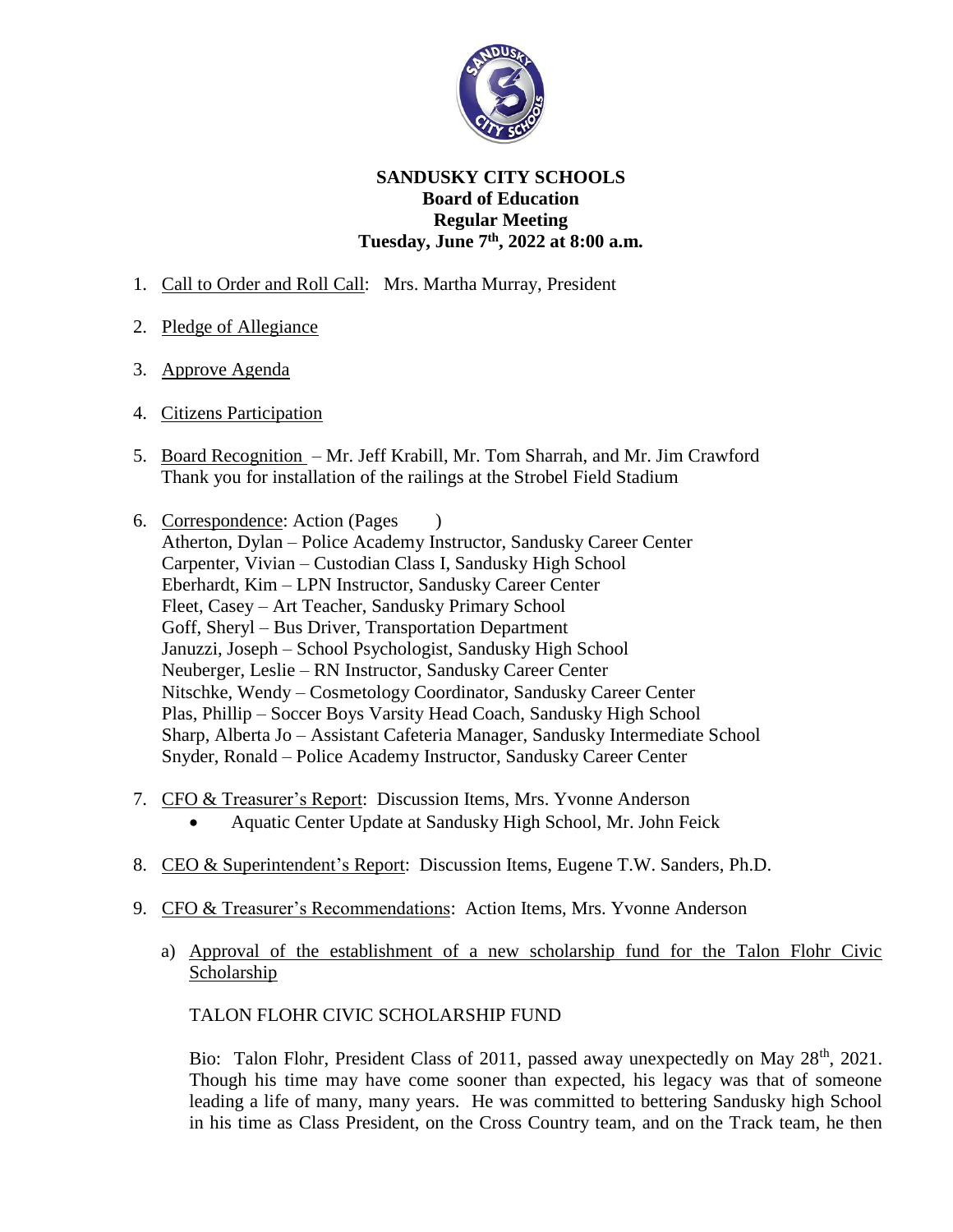went to the Ohio State University to further his education in Political Science so that he could be an asset to the City of Sandusky for the rest of his life. Immediately following graduation from Ohio State, Talon began working for the City of Sandusky, just as he envisioned, and his work from there will live on the many parks foundations, etc. that he established in his short time.

Purpose: To be awarded to a to a graduating senior with the intentions to further their education in civic leadership. Applicants shall have participated in athletics/extra curricular activities. Student must have intentions of attending an Ohio based university, with preference given to those attending The Ohio State University. Students with financial need will be considered before all others.

Limits: \$1,000.00 minimum annual award commitment by those listed as responsible. Annual amount may increase annually from an established fund. A separate application and short essay describing the student's commitment to public service in the past, present, and future is required.

Responsibility: Donovon Cole, Dominic Will, Brady Smith, Dominic Bankieris, Andy Ackerman, Christopher Graham, Daniel Kunz, Thomas Handy, Lucas Poggiali and their Scholarship Team. Scholarship team to be anonymously referred to as "Friends and Family".

- b) Approval to advertise for fresh produce, bread, and milk bids for the 2022-2023 school year It is recommended that the Board of Education approve the advertisement for fresh produce, bread, and milk bids for the 2022-2023 school year. All bids received will be evaluated and presented to the Board of Education for final approval.
- c) Approval of contract between Sandusky City Schools and Mosser Construction to complete the replace the toilets at SELA. It is recommended that the Board of Education approve the following contract with Mosser Construction to replace the adult toilets at SPS with age appropriate sized toilets not to exceed \$101,181.00
- 10. CEO & Superintendent's Recommendations: Action Items, Eugene T.W. Sanders, Ph.D. It is recommended that the Sandusky Board of Education approve the following action items as delineated below. The recommendations presented to the Board of Education have been provided to the Board in advance of the Board meeting. Board members have had the opportunity to review available background information and request additional information to further prepare for action on recommendations presented in this section prior to the Board meeting.
	- a) Personnel
		- 1) Approval of Resignation Administrative Staff

It is recommended that the Board of Education accept the following resignation as requested in the provided communication:

|                                                          | <b>Approval of Administrative Staff Resignation</b> |        |                           |                       |  |  |
|----------------------------------------------------------|-----------------------------------------------------|--------|---------------------------|-----------------------|--|--|
| <b>First Name</b><br><b>Position</b><br><b>Last Name</b> |                                                     |        |                           | <b>Effective Date</b> |  |  |
|                                                          | Januzzi                                             | Joseph | School Psychologist - SHS | 5/31/2022             |  |  |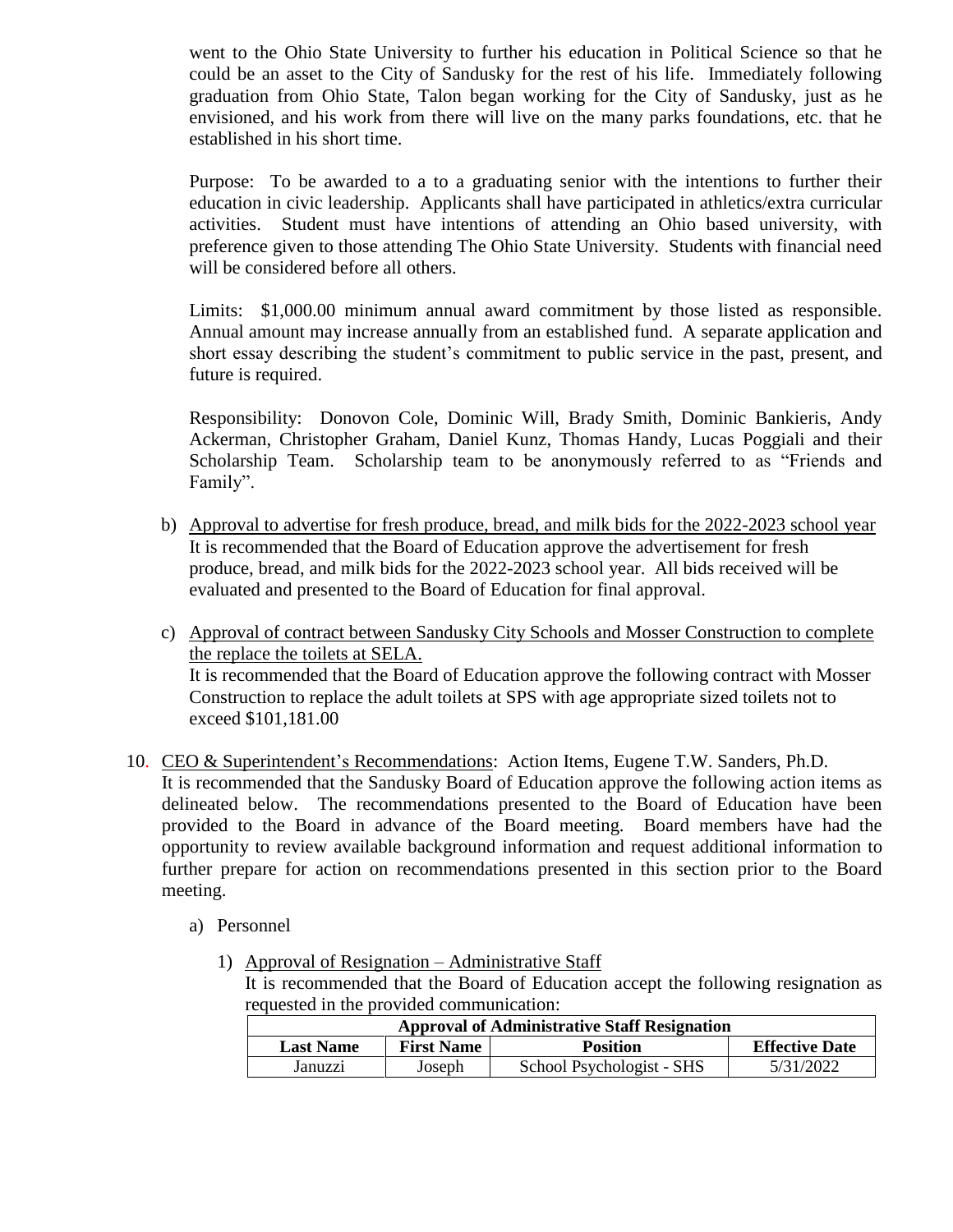### 2) Approval of Resignation or Retirement – Professional Staff

It is recommended that the Board of Education accept the following resignation or retirement as requested in the provided communication:

| <b>Approval of Professional Staff Resignation or Retirement</b>                   |                                                                                                                          |                                 |             |  |  |  |
|-----------------------------------------------------------------------------------|--------------------------------------------------------------------------------------------------------------------------|---------------------------------|-------------|--|--|--|
| <b>Effective Date</b><br><b>First Name</b><br><b>Position</b><br><b>Last Name</b> |                                                                                                                          |                                 |             |  |  |  |
| Capucini<br>Deborah                                                               |                                                                                                                          | Speech Pathologist - retirement | $7/1/2022*$ |  |  |  |
| Fleet                                                                             | Casey                                                                                                                    | Art Teacher – SPS - resignation | 6/6/2022    |  |  |  |
|                                                                                   | $\ast$ $\alpha$ and $\alpha$ is the set of $\alpha$ is the set of $\alpha$ is the set of $\alpha$ is the set of $\alpha$ |                                 |             |  |  |  |

\*Corrected retirement effective date.

#### 3) Approval of Retirement – Support Staff

It is recommended that the Board of Education accept the following retirements as requested in the provided communications:

| <b>Approval of Support Staff Retirements</b>                                      |            |                              |           |  |  |  |
|-----------------------------------------------------------------------------------|------------|------------------------------|-----------|--|--|--|
| <b>First Name</b><br><b>Effective Date</b><br><b>Position</b><br><b>Last Name</b> |            |                              |           |  |  |  |
| Carpenter                                                                         | Vivian     | Custodian Class $I - SHS$    | 6/30/2022 |  |  |  |
| Goff                                                                              | Sheryl     | Bus Driver – Transportation  | 6/6/2022  |  |  |  |
| Sharp                                                                             | Alberta Jo | Assistant Café Manager – SIS | 6/6/2022  |  |  |  |

## 4) Approval of Resignation – Supplemental Staff

It is recommended that the Board of Education accept the following resignation as requested in the provided communications:

|                                                                                   | <b>Approval of Supplemental Staff Resignation</b> |                                |           |  |  |  |
|-----------------------------------------------------------------------------------|---------------------------------------------------|--------------------------------|-----------|--|--|--|
| <b>Effective Date</b><br><b>First Name</b><br><b>Position</b><br><b>Last Name</b> |                                                   |                                |           |  |  |  |
| Plas                                                                              | Phillip                                           | Soccer Boys Varsity Head Coach | 5/17/2022 |  |  |  |

## 5) Approval of Employment Resignation – Adult Education 2021/2022 SY

It is recommended that the Board of Education accept the following resignations as requested in the provided communications:

| <b>Approval of Adult Education Staff Resignation</b>                         |                                     |                                |         |  |  |  |  |
|------------------------------------------------------------------------------|-------------------------------------|--------------------------------|---------|--|--|--|--|
| <b>First Name</b><br><b>Effective</b><br><b>Last Name</b><br><b>Position</b> |                                     |                                |         |  |  |  |  |
| Atherton                                                                     | Dylan                               | Police Academy Instructor      | 5/24/22 |  |  |  |  |
| Eberhardt<br>Kim                                                             |                                     | <b>LPN</b> Instructor          | 6/3/22  |  |  |  |  |
| Neuberger<br>Leslie                                                          |                                     | <b>RN</b> Instructor           | 5/25/22 |  |  |  |  |
| Nitschke<br>Wendy                                                            |                                     | <b>Cosmetology Coordinator</b> | 5/31/22 |  |  |  |  |
| Snyder                                                                       | Ronald<br>Police Academy Instructor |                                |         |  |  |  |  |

## 6) Approval of Employment – Adult Education Salaried Staff – 22/23 SY

It is recommended that the Board of Education approve the employment of the following Adult Education salaried staff for the 2022-2023 school year, as submitted by Mrs. Rebecca Romano, Sandusky Career Center Director, and recommended by Mr. Dennis Muratori, Chief of Staff and Transformation Officer:

| Approval of Adult Education Salaried Staff - 22/23 SY                                              |               |                                  |             |          |  |  |
|----------------------------------------------------------------------------------------------------|---------------|----------------------------------|-------------|----------|--|--|
| <b>First Name</b><br><b>Effective Date</b><br><b>Position</b><br><b>Last Name</b><br><b>Salary</b> |               |                                  |             |          |  |  |
| Cook-Gibson                                                                                        | Crystal       | <b>Financial Aid Coordinator</b> | \$50,069.59 | 8/1/2022 |  |  |
| McCormick                                                                                          | Jessica       | Lead LPN Instructor              | \$58,475.69 | 8/1/2022 |  |  |
| <b>Moots</b>                                                                                       | Elizabeth     | LPN to RN Director               | \$94,292.54 | 8/1/2022 |  |  |
| <b>Sparks</b>                                                                                      | <b>Brenda</b> | <b>LPN</b> Director              | \$82,087.33 | 8/1/2022 |  |  |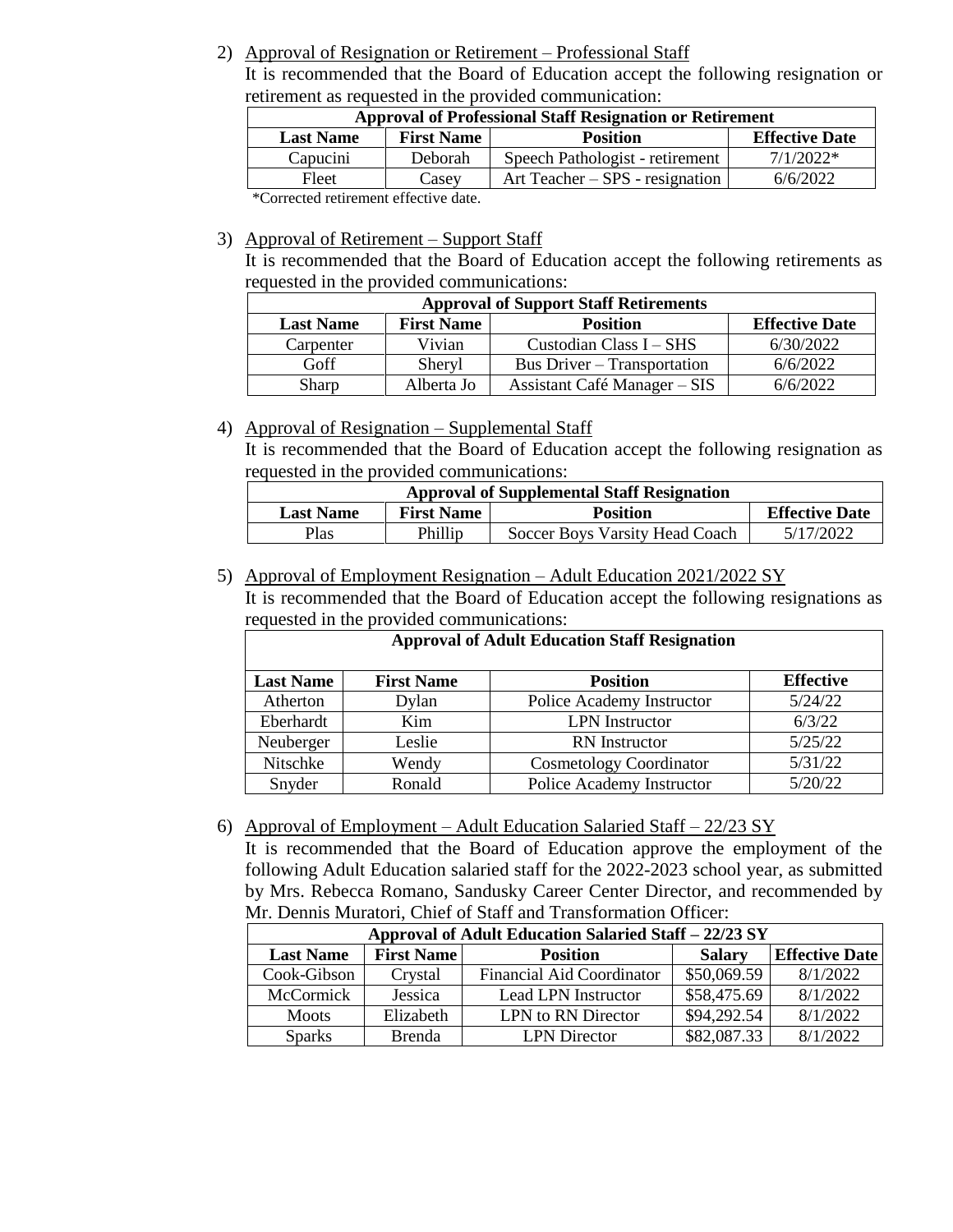#### 7) Approval of Employment – Adult Education Hourly Staff – 21/22 SY

It is recommended that the Board of Education approve the employment of the following Adult Education hourly staff for the 2021-2022 school year, as submitted by Mrs. Rebecca Romano, Sandusky Career Center Director, and recommended by Mr. Dennis Muratori, Chief of Staff and Transformation Officer:

| Approval of Adult Education Hourly Staff - 21/22 SY |                   |                       |         |                                   |  |  |
|-----------------------------------------------------|-------------------|-----------------------|---------|-----------------------------------|--|--|
| <b>Last Name</b>                                    | <b>First Name</b> | <b>Position</b>       |         | <b>Hourly Rate Effective Date</b> |  |  |
| Moody                                               | Amy               | <b>LPN</b> Instructor | \$35.00 | 6/7/2022                          |  |  |

### 8) Approval of Employment – Adult Education Hourly Staff – 22/23 SY

 It is recommended that the Board of Education approve the employment of the following Adult Education hourly staff for the 2022-2023 school year, as submitted by Mrs. Rebecca Romano, Sandusky Career Center, and recommended by Mr. Dennis Muratori, Chief of Staff and Transformation Officer:

| Approval of Adult Education Hourly Staff - 22/23 SY |                   |                                      |                    |  |  |
|-----------------------------------------------------|-------------------|--------------------------------------|--------------------|--|--|
| <b>Last Name</b>                                    | <b>First Name</b> | <b>Position</b>                      | <b>Hourly Rate</b> |  |  |
| Adams                                               | <b>Brent</b>      | Police Academy Instructor            | \$28.30            |  |  |
| Alkire                                              | Laura             | Police Academy Instructor            | \$35.13            |  |  |
| Appeman                                             | Krista            | Registered Nursing Instructor        | \$47.04            |  |  |
| Benson                                              | Theresa           | <b>Registered Nursing Instructor</b> | \$39.00            |  |  |
| Blodgett                                            | Jim               | Police Academy Instructor            | \$30.95            |  |  |
| <b>Boesch</b>                                       | Ryan              | Police Academy Instructor            | \$26.91            |  |  |
| Bond                                                | James             | Police Academy Instructor            | \$33.51            |  |  |
| Boreman                                             | Jessica           | <b>LPN</b> Instructor                | \$36.75            |  |  |
| <b>Brown</b>                                        | Alexis            | <b>HiSET Testing Coordinator</b>     | \$21.88            |  |  |
| <b>Bruner</b>                                       | Robin             | <b>LPN</b> Instructor                | \$45.69            |  |  |
| <b>Bruner</b>                                       | Robin             | Nursing Tutor (Carl Perkins Grant)   | \$32.34            |  |  |
| Capizzi                                             | Keith             | Special Interest Instructor          | \$28.00            |  |  |
| Cheesman                                            | Kelly             | <b>Registered Nursing Instructor</b> | \$36.75            |  |  |
| Conney                                              | Michael           | Police Academy Instructor            | \$31.57            |  |  |
| Craig                                               | Shawn             | Police Academy Instructor            | \$30.95            |  |  |
| Cunningham                                          | Larry             | Police Academy Instructor            | \$33.15            |  |  |
| Curtis                                              | Todd              | Police Academy Instructor            | \$30.95            |  |  |
| Daley                                               | Tori              | <b>STNA</b> Instructor               | \$35.00            |  |  |
| Didion                                              | Amber             | <b>Registered Nursing Instructor</b> | \$48.94            |  |  |
| Hamons                                              | Jordan            | <b>Registered Nursing Instructor</b> | \$36.75            |  |  |
| Hartlaub                                            | Charlotte         | Special Interest Instructor          | \$26.67            |  |  |
| Hastings                                            | Edward            | Police Academy Instructor            | \$31.24            |  |  |
| Keegan                                              | Troy              | Police Academy Instructor            | \$30.35            |  |  |
| Kish                                                | Robert            | Police Academy Instructor            | \$36.55            |  |  |
| Labis                                               | Richard           | Police Academy Instructor            | \$34.81            |  |  |
| Lee, Sr.                                            | Jacodimus         | Police Academy Instructor            | \$30.95            |  |  |
| Link                                                | Vanessa           | <b>Registered Nursing Instructor</b> | \$39.78            |  |  |
| Majoy                                               | John              | Police Academy Instructor            | \$34.13            |  |  |
| Moody                                               | Amy               | <b>LPN</b> Instructor                | \$35.00            |  |  |
| Pritchard                                           | Madison           | <b>Registered Nursing Instructor</b> | \$36.75            |  |  |
| Prosowski                                           | Helen             | Police Academy Instructor            | \$33.15            |  |  |
| Rankins                                             | Kenneth           | Police Academy Coordinator           | \$38.49            |  |  |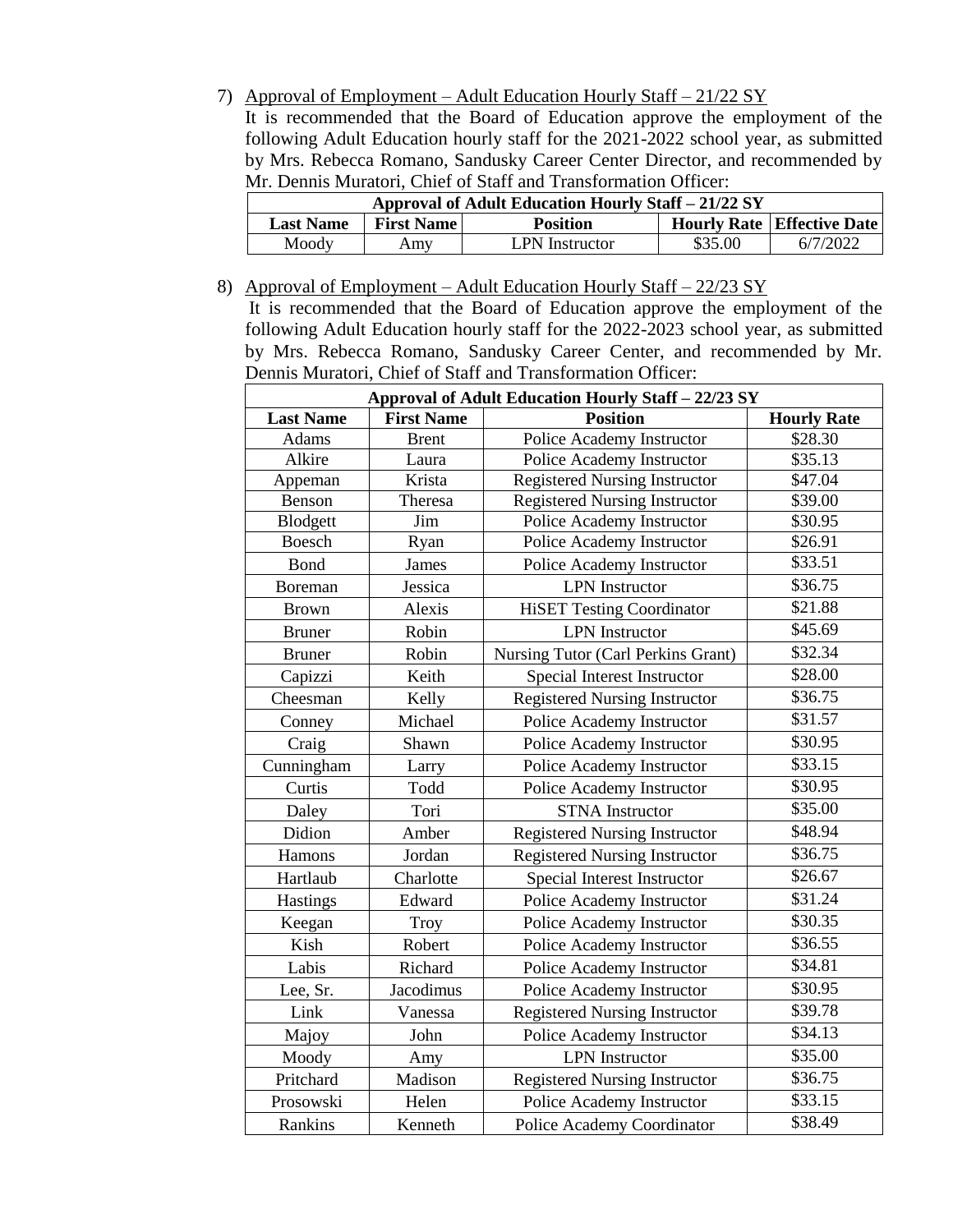| Reel           | Jason         | Police Academy Instructor            | \$29.75 |
|----------------|---------------|--------------------------------------|---------|
|                |               | Part-Time Assessment &               | \$25.00 |
| Register-Jones | <b>Brenda</b> | <b>Enrollment Coordinator</b>        |         |
| Richmond       | George        | Special Interest Instructor          | \$24.90 |
| Roesch         | Jonah         | Police Academy Instructor            | \$24.90 |
| Roth           | Cynthia       | <b>LPN</b> Instructor                | \$36.14 |
| Sabbato        | Kristin       | <b>Registered Nursing Instructor</b> | \$36.75 |
| <b>Schenk</b>  | Glenn         | Police Academy Instructor            | \$33.15 |
| <b>Sommers</b> | Renee         | <b>Registered Nursing Instructor</b> | \$40.15 |
| Werner         | Meghan        | <b>Registered Nursing Instructor</b> | \$36.75 |
| Widman         | Carrie        | <b>Workkeys Testing Proctor</b>      | \$26.67 |
| Wilson         | Rodger        | Police Academy Instructor            | \$27.49 |
| Yoder          | Carol Ann     | <b>LPN</b> Instructor                | \$35.00 |

#### 9) Approval of Employment – Adult Education Aspire Staff – 2023 FY

 It is recommended that the Board of Education approve the employment of the following Adult Education Aspire hourly staff for the 2023 fiscal year, as submitted by Mrs. Rebecca Romano, Sandusky Career Center, and recommended by Mr. Dennis Muratori, Chief of Staff and Transformation Officer:

| Approval of Adult Education Aspire Staff - 2023 Fiscal Year |                   |                                     |                    |  |  |
|-------------------------------------------------------------|-------------------|-------------------------------------|--------------------|--|--|
| <b>Last Name</b>                                            | <b>First Name</b> | <b>Position</b>                     | <b>Hourly Rate</b> |  |  |
| Agee                                                        | <b>Brad</b>       | Sandusky ASPIRE Instructor          | \$21.71            |  |  |
| Agee                                                        | <b>Brad</b>       | <b>Sandusky ASPIRE Professional</b> | \$21.71            |  |  |
|                                                             |                   | Development                         |                    |  |  |
| <b>Brown</b>                                                | Alexis            | Sandusky ASPIRE Instructor          | \$21.71            |  |  |
| <b>Brown</b>                                                | Alexis            | <b>Sandusky ASPIRE Professional</b> | \$21.71            |  |  |
|                                                             |                   | Development                         |                    |  |  |
| Fleck                                                       | Joann             | Sandusky ASPIRE Instructor          | \$21.71            |  |  |
| Fleck                                                       | Joann             | <b>Sandusky ASPIRE Professional</b> | \$21.71            |  |  |
|                                                             |                   | Development                         |                    |  |  |
| Hitchcock                                                   | Nelson            | Sandusky ASPIRE Instructor          | \$21.71            |  |  |
| Hitchcock                                                   | Nelson            | <b>Sandusky ASPIRE Professional</b> | \$21.71            |  |  |
|                                                             |                   | Development                         |                    |  |  |
| Kamps                                                       | Nancy             | Sandusky ASPIRE Instructor          | \$21.71            |  |  |
| Kamps                                                       | Nancy             | <b>Sandusky ASPIRE Professional</b> | \$21.71            |  |  |
|                                                             |                   | Development                         |                    |  |  |
| Thompson                                                    | Kris              | <b>Sandusky ASPIRE Coordinator</b>  | \$22.86            |  |  |
| Thompson                                                    | Kris              | <b>Sandusky ASPIRE Governance</b>   | \$22.86            |  |  |
|                                                             |                   | Administrator                       |                    |  |  |
| Thompson                                                    | Kris              | <b>Sandusky ASPIRE Professional</b> | \$22.86            |  |  |
|                                                             |                   | Development                         |                    |  |  |
| Thompson                                                    | Kris              | Sandusky ASPIRE Instructor          | \$22.86            |  |  |
| Widman                                                      | Carrie            | <b>Sandusky ASPIRE Instructor</b>   | \$21.71            |  |  |
| Widman                                                      | Carrie            | <b>Sandusky ASPIRE Professional</b> | \$21.71            |  |  |
|                                                             |                   | Development                         |                    |  |  |

## 10) Approval of Employment – Professional Staff – 22/23 SY

It is recommended that the Board of Education approve the following employment for professional staff, as submitted by Megan Peugeot, Ed.D., Director of Student Services, and recommended by Mr. Dennis Muratori, Chief of Staff and Transformation Officer: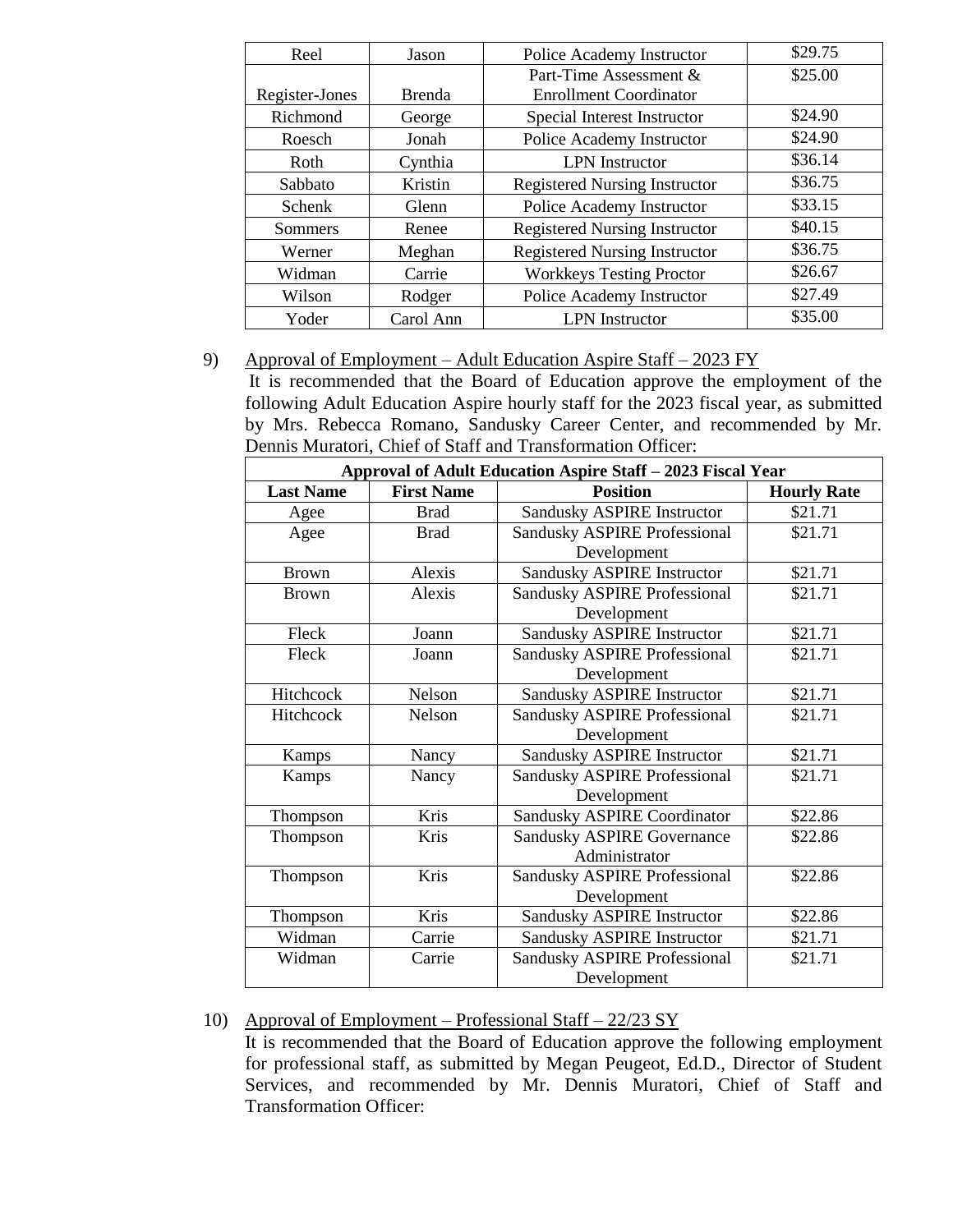| Approval of Employment Professional Staff – 22/23 SY |         |                                                           |                       |  |  |
|------------------------------------------------------|---------|-----------------------------------------------------------|-----------------------|--|--|
| <b>First Name</b><br><b>Last Name</b>                |         | <b>Position/Degree &amp; Salary</b><br><b>Step/Salary</b> | <b>Effective Date</b> |  |  |
| <b>Graham</b>                                        | Carolyn | Speech Pathologist/<br>M+0, Step 7/\$59,406               | 22/23 SY              |  |  |

11) Approval of Employment – Substitute Staff – 21/22 & 22/23 SY

It is recommended that the Board of Education approve the following employment for substitute staff, as submitted by Mr. Kevin Toms, Director of Operations & Facilities Management, and recommended by Mr. Dennis Muratori, Chief of Staff and Transformation Officer:

| Approval of Employment Substitute Staff - 21/22 & 22/23 SY |                   |                 |                    |                       |  |
|------------------------------------------------------------|-------------------|-----------------|--------------------|-----------------------|--|
| <b>Last Name</b>                                           | <b>First Name</b> | <b>Position</b> | <b>Hourly Rate</b> | <b>Effective Date</b> |  |
| Risner                                                     | Logan             | Custodian Sub   | \$15.00            | 5/16/2022             |  |
| Stieber                                                    | <b>Braiden</b>    | IT Intern       | \$12.00            | 7/9/22                |  |

## 12) Approval of Employment – Supplemental Staff – 22/23 SY

It is recommended that the Board of Education approve the following employment for supplemental staff, as submitted by Mr. Shawn Coakley, Athletics & Activities Director, and recommended by Mr. Dennis Muratori, Chief of Staff and Transformation Officer:

| Approval of Employment Supplemental Staff - 22/23 SY |                   |                               |             |            |
|------------------------------------------------------|-------------------|-------------------------------|-------------|------------|
| <b>Last Name</b>                                     | <b>First Name</b> | <b>Position</b>               | <b>Type</b> | Amount     |
| Winborn                                              | John              | Basketball Girls Varsity Head | Athletic    | \$8,895.00 |

## 13) Approval of 2022 OHSAA Regional Playoff Athletic Workers –21/22 SY

It is recommended that the Board of Education approve payment for the following Spring Athletic event workers as submitted by Mr. Shawn Coakley, Athletics and Activities Director, and recommended by Mr. Dennis Muratori, Chief of Staff and Transformation Officer:

| Approval of 2022 OHSAA Regional Basketball Playoff Athletic Workers - |                                                                  |                    |                         |          |  |
|-----------------------------------------------------------------------|------------------------------------------------------------------|--------------------|-------------------------|----------|--|
|                                                                       |                                                                  | <b>Winter 2022</b> |                         |          |  |
| <b>Last Name</b>                                                      | <b>First Name</b>                                                |                    | # of Events at \$30.00* | Amount   |  |
| <b>Brown</b>                                                          | Sarita                                                           |                    | 3                       | \$90.00  |  |
| Coakley                                                               | Shawn                                                            |                    | 8                       | \$270.00 |  |
| Cole-Caston                                                           | <b>Jarvis</b>                                                    |                    | $\overline{2}$          | \$60.00  |  |
| Collins                                                               | Elizabeth                                                        |                    | 3                       | \$90.00  |  |
| Cornwell                                                              | John                                                             |                    | 3                       | \$90.00  |  |
| DeHaan-Hunter                                                         | Kathy                                                            |                    | 3                       | \$90.00  |  |
| Gosser                                                                | Bill                                                             |                    | 6                       | \$180.00 |  |
| Jones                                                                 | Alex                                                             |                    | 3                       | \$90.00  |  |
| Jones                                                                 | Alexa                                                            | 3                  |                         | \$90.00  |  |
| Lewis                                                                 | Jeffrey                                                          |                    | 6                       | \$180.00 |  |
| Martin                                                                | Jay                                                              |                    | 6                       | \$180.00 |  |
| McDonald                                                              | Loretta                                                          |                    | 3                       | \$90.00  |  |
| Redding                                                               | <b>Brittany</b>                                                  |                    | 3                       | \$90.00  |  |
| Reichley-Studer                                                       | Sandra                                                           |                    | 3                       | \$90.00  |  |
| Russell                                                               | Keagen                                                           |                    | 3                       | \$90.00  |  |
| Sharrah                                                               | Tom                                                              | 3                  |                         | \$90.00  |  |
| <b>Total</b><br>\$1,860.00                                            |                                                                  |                    |                         |          |  |
| Approval of 2022 OHSAA Regional Wrestling Playoff Athletic Workers -  |                                                                  |                    |                         |          |  |
|                                                                       |                                                                  | Winter 2022        |                         |          |  |
| <b>Last Name</b>                                                      | <b>First Name</b><br># of Events<br># of Events<br><b>Amount</b> |                    |                         |          |  |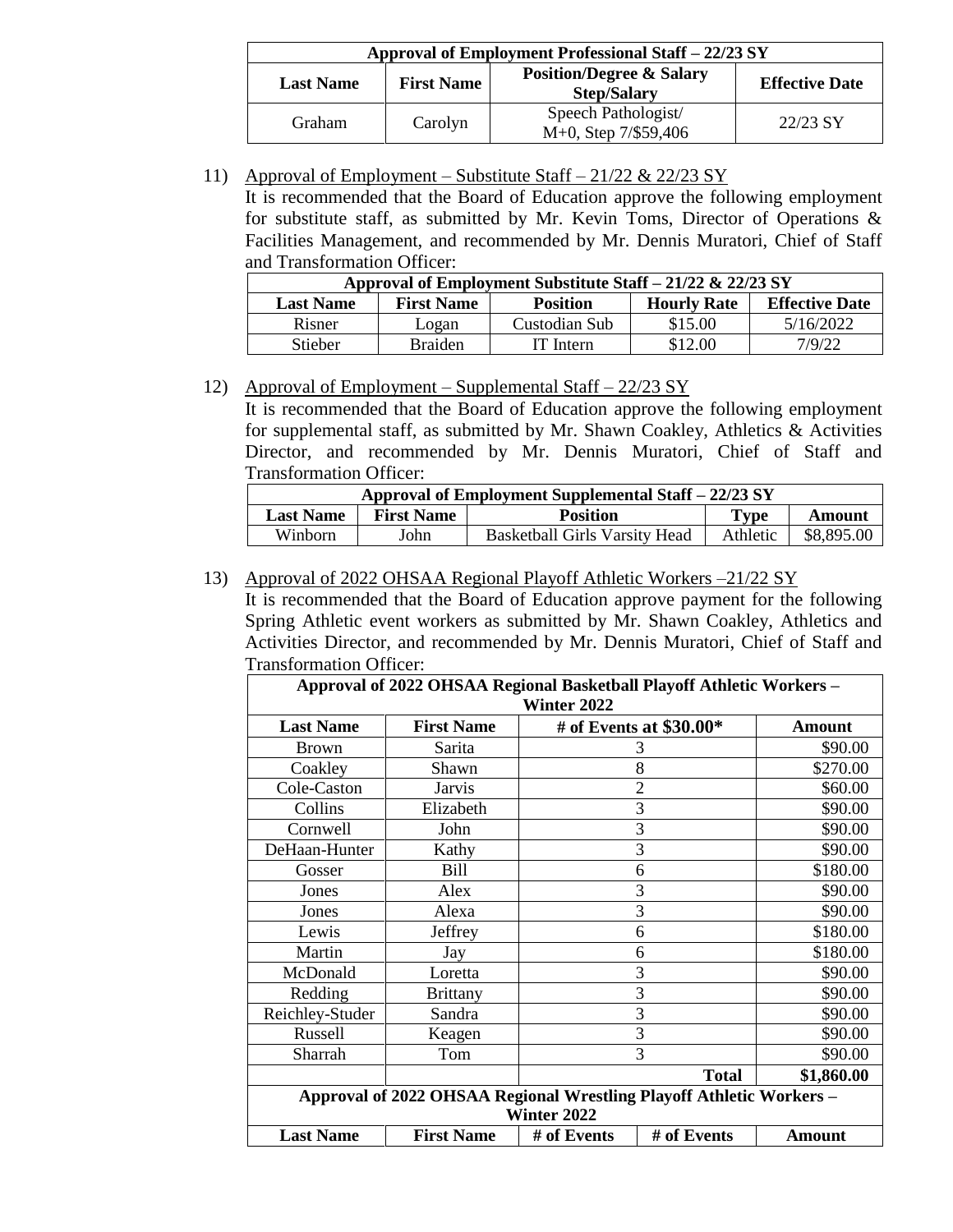|                                                                        |                   | at \$25.00*             | at \$40.00*    |               |
|------------------------------------------------------------------------|-------------------|-------------------------|----------------|---------------|
| Chaney                                                                 | Melissa           |                         | $\overline{2}$ | \$80.00       |
| Coakley                                                                | Shawn             | 15                      |                | \$375.00      |
| Cornwell                                                               | John              |                         | $\overline{2}$ | \$80.00       |
| DeHaan-Hunter                                                          | Kathy             |                         | $\overline{2}$ | \$80.00       |
| Good                                                                   | Alicia            |                         | $\overline{2}$ | \$80.00       |
| Gosser                                                                 | <b>Bill</b>       |                         | $\overline{4}$ | \$160.00      |
| Grant                                                                  | Andra             |                         | $\overline{2}$ | \$80.00       |
| Gray                                                                   | Victoria          |                         | $\overline{2}$ | \$80.00       |
| Gruhlke                                                                | Phyllis           |                         | $\overline{2}$ | \$80.00       |
| Hodgkinson                                                             | Kayla             |                         | $\overline{c}$ | \$80.00       |
| Jones                                                                  | Alex              |                         | $\overline{2}$ | \$80.00       |
| Jones                                                                  | Alexa             |                         | $\overline{2}$ | \$80.00       |
| Kelley                                                                 | Cassidy           |                         | $\overline{c}$ | \$80.00       |
| Lewis                                                                  | Jeffrey           |                         | $\overline{4}$ | \$160.00      |
| Martin                                                                 | Jay               |                         | $\overline{4}$ | \$160.00      |
| Mateyka                                                                | Denny             |                         | $\overline{c}$ | \$80.00       |
| Pou                                                                    | Kerstyn           |                         | $\overline{2}$ | \$80.00       |
| Russell                                                                | Keagen            |                         | $\overline{2}$ | \$80.00       |
| Schlett                                                                | Stephanie         |                         | $\overline{2}$ | \$80.00       |
| Schwall                                                                | Jeff              | 10                      |                | \$250.00      |
| Walton                                                                 | Hilaria           |                         | $\overline{2}$ | \$80.00       |
| Yeager                                                                 | Eric              |                         | $\overline{2}$ | \$80.00       |
|                                                                        |                   |                         | <b>Total</b>   | \$2,465.00    |
| Approval of 2022 OHSAA Regional Playoff Athletic Workers - Spring 2022 |                   |                         |                |               |
| <b>Last Name</b>                                                       | <b>First Name</b> | # of Events at \$30.00* |                | <b>Amount</b> |
| Gruhlke                                                                | Phyllis           |                         |                | \$30.00       |
|                                                                        |                   |                         | <b>Total</b>   | \$30.00       |

*\*No cost to the district.*

#### 14) Approval for Payment for Keys to Literacy Professional Learning Sessions in June 2022 and Spring 2023

It is recommended that the Board of Education approve the payment of registration fees and professional learning hours for the following fifteen (15) elementary and middle school teachers to participate in Keys to Literacy professional learning consisting of five sessions total, the first three sessions are scheduled for June 2022 and the final two sessions will occur in the Spring of 2023, as submitted and recommended by Tracy Reed, Ed.D., Chief Academic Officer:

| $_{\rm continuous}$ , $_{\rm true}$ , $_{\rm new}$ , $_{\rm true}$ , $_{\rm true}$ , $_{\rm true}$ , $_{\rm true}$ , $_{\rm true}$ , $_{\rm true}$ |                                                                             |                                        |            |                    |  |
|----------------------------------------------------------------------------------------------------------------------------------------------------|-----------------------------------------------------------------------------|----------------------------------------|------------|--------------------|--|
|                                                                                                                                                    | Approval for Keys to Literacy Professional Learning Sessions - Title I Fund |                                        |            |                    |  |
|                                                                                                                                                    |                                                                             | June 2022 & Spring 2023                |            |                    |  |
|                                                                                                                                                    |                                                                             | (per timecard, not to exceed 30 hours) |            |                    |  |
| <b>Last Name</b>                                                                                                                                   | <b>First Name</b>                                                           | <b>Position</b>                        | # of Hours | <b>Hourly Rate</b> |  |
| Ballah                                                                                                                                             | Kelly                                                                       | Teacher                                | 30         | \$30.00            |  |
| <b>Brunow</b>                                                                                                                                      | Cassiopia                                                                   | <b>Intervention Specialist</b>         | 30         | \$30.00            |  |
| <b>Bryant</b>                                                                                                                                      | Diane                                                                       | <b>Title Teacher</b>                   | 30         | \$30.00            |  |
| <b>Burch</b>                                                                                                                                       | Megan                                                                       | Teacher                                | 30         | \$30.00            |  |
| Collins                                                                                                                                            | Elizabeth                                                                   | Teacher                                | 30         | \$30.00            |  |
| <b>Fry</b>                                                                                                                                         | Amanda                                                                      | <b>Intervention Specialist</b>         | 30         | \$30.00            |  |
| Graffin                                                                                                                                            | Julianne                                                                    | Teacher                                | 30         | \$30.00            |  |
| Heck                                                                                                                                               |                                                                             | Title Content Area                     | 30         | \$30.00            |  |
|                                                                                                                                                    | Heather                                                                     | Specialist                             |            |                    |  |
| Koelsch                                                                                                                                            | Alyssa                                                                      | Teacher                                | 30         | \$30.00            |  |
| Lofties                                                                                                                                            | Marseilles                                                                  | Teacher                                | 30         | \$30.00            |  |
| Meyers                                                                                                                                             | Robin                                                                       | Teacher                                | 30         | \$30.00            |  |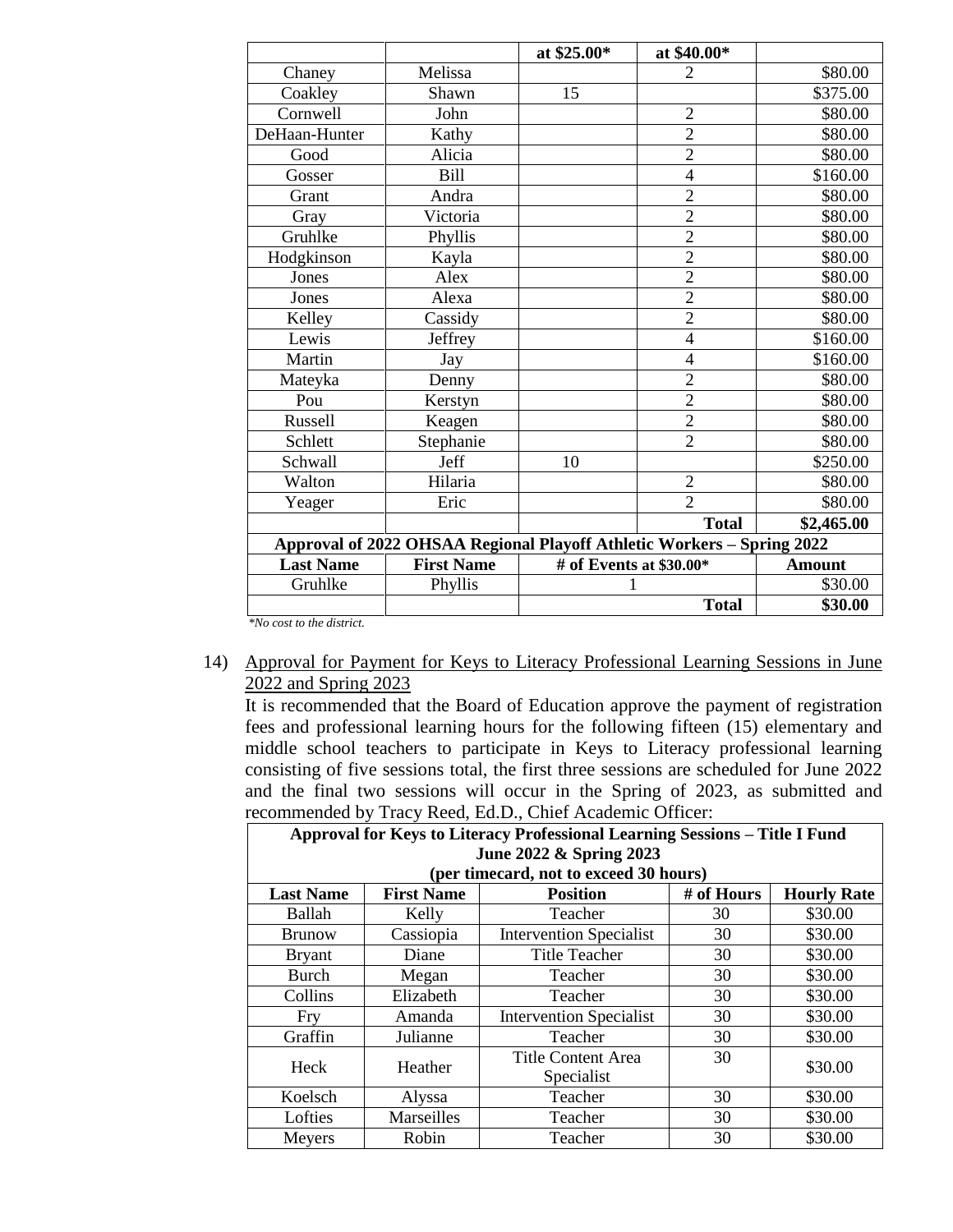| Paine               | Terren  | Title Content Area<br>Specialist | 30 | \$30.00 |
|---------------------|---------|----------------------------------|----|---------|
| Reichley-<br>Studer | Sandra  | Teacher                          | 30 | \$30.00 |
| Scott               | Jeanne  | Title Content Area<br>Specialist | 30 | \$30.00 |
| Williams            | Tiffany | Teacher                          |    | \$30.00 |

15) Approval for Payment for National Writing Project at Kent State University, Summer Institute Professional Learning Sessions in August 2022

It is recommended that the Board of Education approve the payment of registration fees and professional learning hours for the following nine (9) teachers and instructional coaches to participate in Kent State University's National Writing Project. The institute will provide synchronous online learning for participates. Sessions are scheduled for August 1-4 and August 8-12, 2022, as submitted and recommended by Tracy Reed, Ed.D., Chief Academic Officer:

| Approval for National Writing Project at Kent State University - Title I Fund |                   |                                        |            |                    |
|-------------------------------------------------------------------------------|-------------------|----------------------------------------|------------|--------------------|
|                                                                               |                   | <b>August 1-4 and 8-12, 2022</b>       |            |                    |
|                                                                               |                   | (per timecard, not to exceed 32 hours) |            |                    |
| <b>Last Name</b>                                                              | <b>First Name</b> | <b>Position</b>                        | # of Hours | <b>Hourly Rate</b> |
| <b>Brunow</b>                                                                 | Cassiopia         | <b>Intervention Specialist</b>         | 32         | \$30.00            |
| Heck                                                                          | Heather           | Title Content Area Specialist          | 32         | \$30.00            |
| Loomis                                                                        | Heather           | Teacher                                | 32         | \$30.00            |
| Norwell-                                                                      | Christina         | <b>Title Literacy Coach</b>            | 32         | \$30.00            |
| Fischer                                                                       |                   |                                        |            |                    |
| Paine                                                                         | Terren            | Title Content Area Specialist          | 32         | \$30.00            |
| Poggiali                                                                      | Dawn              | <b>Title Restructure Teacher</b>       | 32         | \$30.00            |
| Powell                                                                        | Deona             | Teacher                                | 32         | \$30.00            |
| Scott                                                                         | Jeanne            | Title Content Area Specialist          | 32         | \$30.00            |
| Wriston                                                                       | <b>Sharise</b>    | Teacher                                | 32         | \$30.00            |

16) Approval for Payment for Project Lead the Way (PLTW) Training – 21/22 SY It is recommended that the Board of Education approve the payment for professional learning hours for the following professional staff members professional learning completed and submitted per timecard, as submitted by Mrs. Tara Toft, Coordinator of Advanced Academic Studies, and recommended by Tracy Reed, Ed.D., Chief Academic Officer:

**Approval for Project Lead The Way (PTLW) Professional Learning Sessions – PLTW Grant Fund (per timecard, not to exceed the hours indicated) Last Name First Name Position # of Hours Hourly Rate** Kromer Amy Gifted Intervention Specialist  $\begin{array}{|c|c|c|c|} \hline 25 & 30.00 \\ \hline \end{array}$ Neyman Renee Gifted Intervention Specialist  $56.5$  \$30.00

17) Approval of Employment – Professional Staff for Summer Instruction and Planning: It is recommended that the Sandusky Board of Education approve the payment for Summer Instructional and Planning, per timecard as submitted and recommended by Tracy Reed, Ed.D., Chief Academic Officer:

| -----                                                                                                   |  |  |  |  |  |
|---------------------------------------------------------------------------------------------------------|--|--|--|--|--|
| <b>Employment of Instructional Staff – Summer 2022</b>                                                  |  |  |  |  |  |
| (per timecard, not to exceed hours indicated)                                                           |  |  |  |  |  |
| <b>Effective</b><br><b>First Name</b><br><b>Not to Exceed</b><br><b>Hourly Rate</b><br><b>Last Name</b> |  |  |  |  |  |
|                                                                                                         |  |  |  |  |  |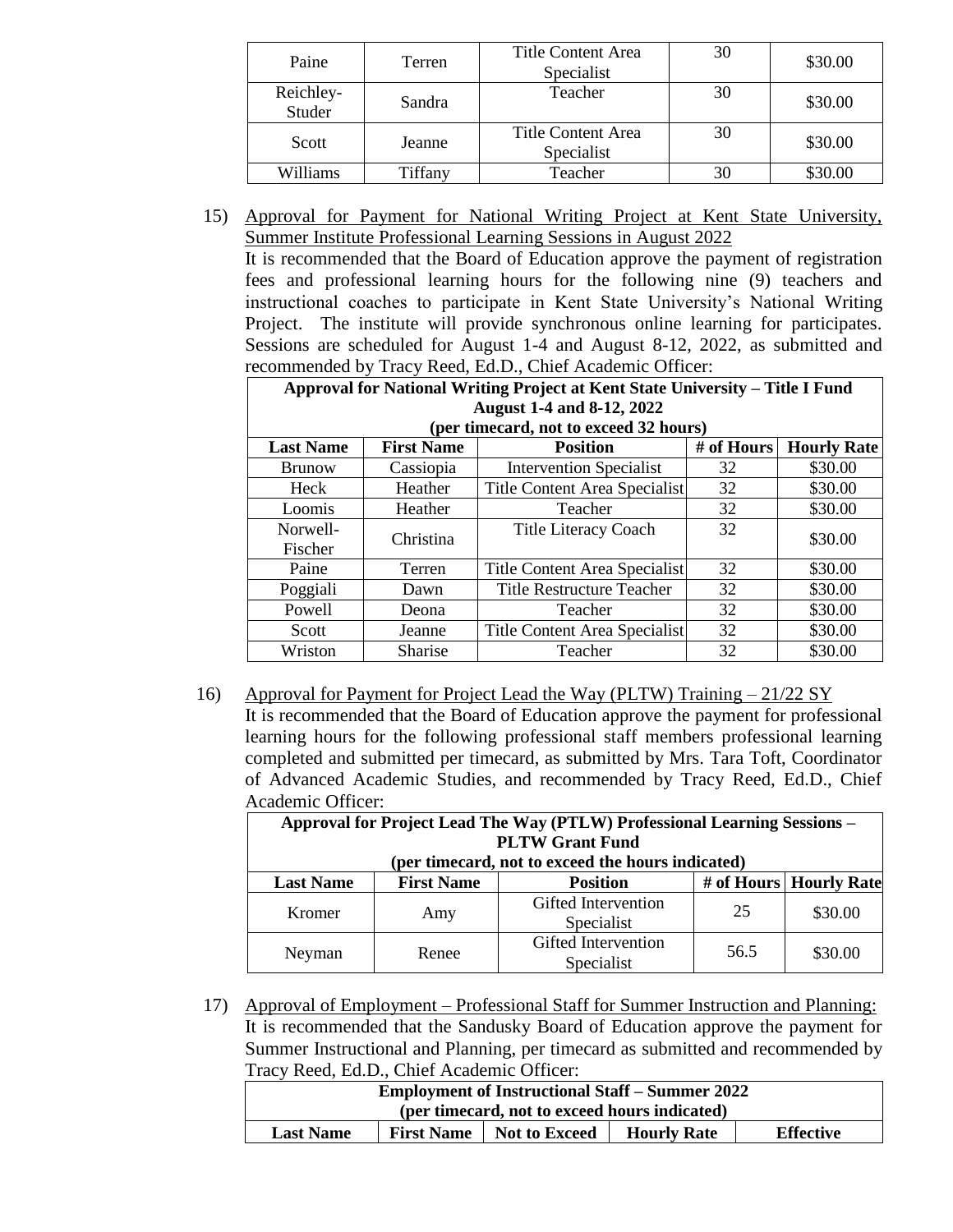|                 |           | # of Hours |         |                    |
|-----------------|-----------|------------|---------|--------------------|
| <b>Haynes</b>   | David     | 232        | \$45.66 | $6/7/22 - 8/19/22$ |
| Norwell-Fischer | Christina | 288        | \$61.05 | $6/7/22 - 8/20/22$ |
| <b>Phillips</b> | Melissa   | 256        | \$52.70 | $6/7/22 - 8/19/22$ |
| Poggiali        | Dawn      | 128        | \$60.47 | $6/6/22 - 8/19/22$ |
| Sommers         | Kelly     | 208        | \$58.66 | $6/7/22 - 8/20/22$ |

18) Approval of Employment SELA Summer STEAM Camp – Summer 2022

It is recommended that the Board of Education approve the employment of the following staff as indicated for SELA Summer STEAM Camp work outside of contract hours, per timecard, not to exceed forty (40) hours during the Summer of 2022, as submitted by Ms. Kathy Pace, SELA Principal, and recommended by Tracy Reed, Ed.D., Chief Academic Officer:

| Approval of Employment SELA STEAM Camp - Summer 2022 |                                                   |                    |            |                    |  |  |
|------------------------------------------------------|---------------------------------------------------|--------------------|------------|--------------------|--|--|
|                                                      | (as needed, per timecard, not to exceed 40 hours) |                    |            |                    |  |  |
| <b>Last Name</b>                                     | <b>First Name</b>                                 | <b>Position</b>    | # of Hours | <b>Hourly Rate</b> |  |  |
| Alexander                                            | <b>Brenda</b>                                     | Admin. Asst.       | 40         | \$20.30            |  |  |
| Chaney                                               | Courtney                                          | Paraprofessional   | 40         | \$15.37            |  |  |
| <b>Hamrick</b>                                       | Amanda                                            | Speech Pathologist | 40         | \$35.70            |  |  |
| Jarvis                                               | Colin                                             | Teacher            | 40         | \$37.25            |  |  |
| Kaufman                                              | Kristy                                            | Paraprofessional   | 40         | \$17.93            |  |  |
| Klepper                                              | Lillie                                            | Paraprofessional   | 40         | \$16.38            |  |  |
| Purdy                                                | Heather                                           | Teacher            | 40         | \$37.25            |  |  |
| Renwand                                              | Melissa                                           | Paraprofessional   | 40         | \$16.38            |  |  |
| Terry                                                | Erin                                              | Teacher            | 40         | \$37.25            |  |  |
| Wedeman                                              | Jami                                              | Paraprofessional   | 40         | \$15.90            |  |  |
| Whipple                                              | Dawn                                              | Teacher            | 40         | \$37.25            |  |  |
| White                                                | Jami                                              | Teacher            | 40         | \$37.25            |  |  |

## 19) Approval of Employment SELA Preschool Screening – Summer 2022

It is recommended that the Board of Education approve the employment of the following staff as indicated for SELA Preschool Screening work outside of contract hours, per timecard, not to exceed forty (40) hours during the Summer of 2022, as submitted by Ms. Kathy Pace, SELA Principal, and recommended by Tracy Reed, Ed.D., Chief Academic Officer:

| <b>Approval of Employment SELA Preschool Screening – Summer 2022</b> |                   |                                                   |            |                    |
|----------------------------------------------------------------------|-------------------|---------------------------------------------------|------------|--------------------|
|                                                                      |                   | (as needed, per timecard, not to exceed 40 hours) |            |                    |
| <b>Last Name</b>                                                     | <b>First Name</b> | <b>Position</b>                                   | # of hours | <b>Hourly Rate</b> |
| <b>Brunk</b>                                                         | Gemma             | Teacher                                           | 40         | \$37.25            |
| Hamrick                                                              | Amanda            | Speech Pathologist                                | 40         | \$35.70            |
| Jung                                                                 | Haley             | Teacher                                           | 40         | \$37.25            |
| Mingus                                                               | April             | Teacher                                           | 40         | \$35.70            |
| Terry                                                                | Erin              | Teacher                                           | 40         | \$37.25            |
| Whipple                                                              | Dawn              | Teacher                                           | 40         | \$37.25            |
| Zimmerman                                                            | Leslie            | Speech Pathologist                                | 40         | \$37.25            |

20) Approval of Employment SELA Kindergarten Registration & KRA – Summer 2022 It is recommended that the Board of Education approve the employment of the following staff as indicated for SELA Kindergarten Registration & KRA work outside of contract hours, per timecard, not to exceed nineteen and one-half (19.5) hours during the Summer of 2022, unless noted otherwise, as submitted by Ms. Kathy Pace, SELA Principal, and recommended by Tracy Reed, Ed.D., Chief Academic Officer: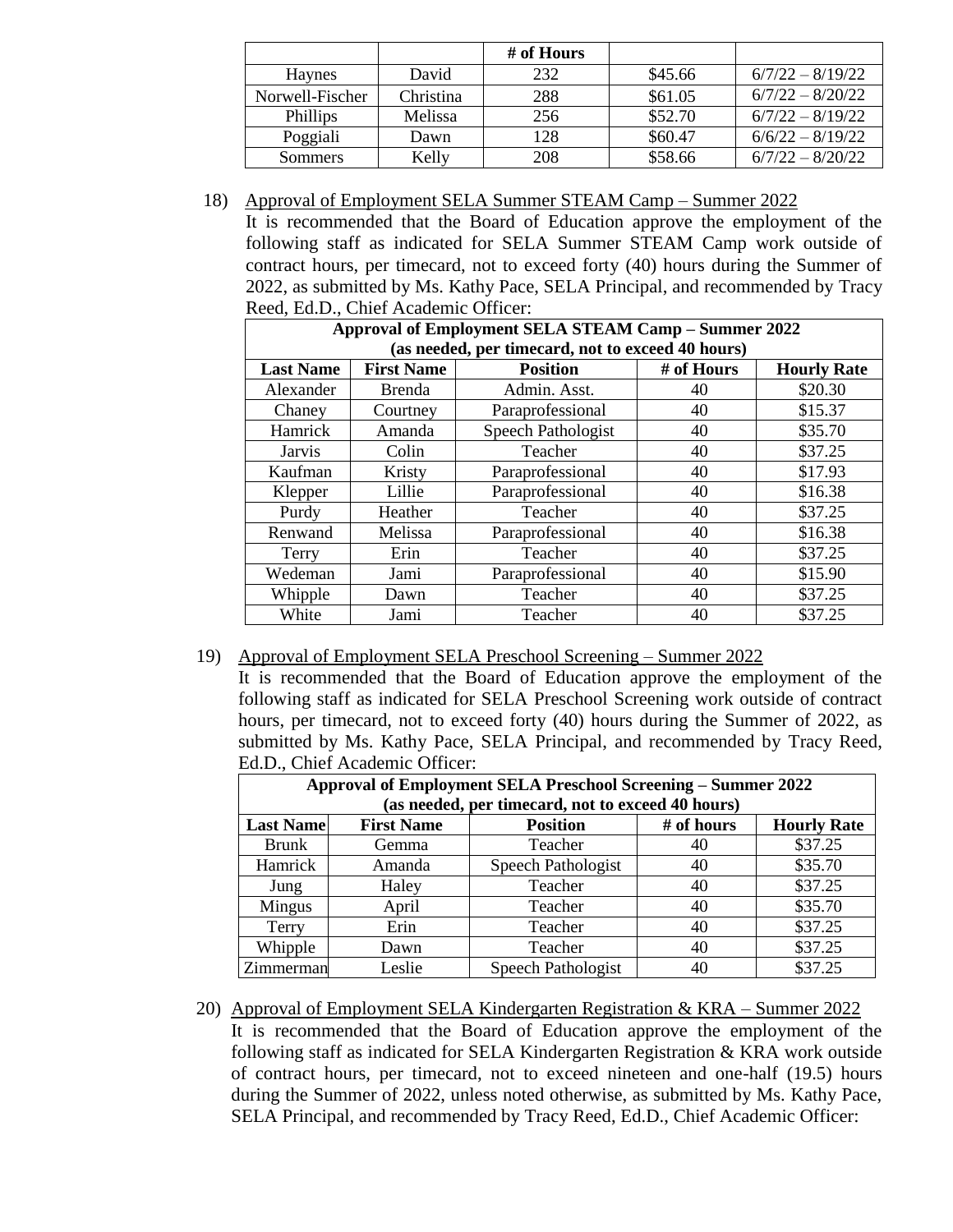| Approval of Employment SELA Kindergarten Registration & KRA |                   |                                                                             |            |                    |
|-------------------------------------------------------------|-------------------|-----------------------------------------------------------------------------|------------|--------------------|
|                                                             |                   | $-$ Summer 2022                                                             |            |                    |
|                                                             |                   | (as needed, per timecard, not to exceed 19.5 hours, unless noted otherwise) |            |                    |
| <b>Last Name</b>                                            | <b>First Name</b> | <b>Position</b>                                                             | # of Hours | <b>Hourly Rate</b> |
| Carr                                                        | Rebecca           | Teacher                                                                     | 19.5       | \$41.66            |
| Forsythe                                                    | Anissa            | Teacher                                                                     | 19.5       | \$57.79            |
| Pace                                                        | Kathy             | <b>SELA</b> Principal                                                       | 19.5       | \$75.03            |
| Pedraza                                                     | Alanna            | Teacher                                                                     | 19.5       | \$40.31            |
| Schnittker                                                  | Rebecca           | <b>School Nurse</b>                                                         | 19.5       | \$44.21            |
| Schwerer                                                    | Alison            | <b>Intervention Specialist</b>                                              | 19.5       | \$32.39            |
| Showalter                                                   | Tina              | <b>Intervention Specialist</b>                                              | 19.5       | \$55.58            |
| Thomsen                                                     | Stacy             | Teacher                                                                     | 19.5       | \$58.66            |
| White                                                       | Jami              | Teacher                                                                     | 19.5       | \$60.09            |

## **Approval of Employment SELA Kindergarten Registration & KRA**

#### 21) Approval of Employment SPS Summer Family Learning – Summer 2022

It is recommended that the Board of Education approve the employment of the following staff as indicated for SPS Summer Family Learning outside of contract hours, per timecard, not to exceed the hours indicated, during the Summer of 2022, as submitted by Mrs. Rebecca Muratori, SPS Principal, and recommended by Tracy Reed, Ed.D., Chief Academic Officer:

| Approval of Employment SPS Summer Family Learning – Summer 2022 |                   |                                                             |            |                    |
|-----------------------------------------------------------------|-------------------|-------------------------------------------------------------|------------|--------------------|
|                                                                 |                   | (as needed, per timecard, not to exceed hours as indicated) |            |                    |
| <b>Last Name</b>                                                | <b>First Name</b> | <b>Position</b>                                             | # of Hours | <b>Hourly Rate</b> |
| Cassel                                                          | Sarah             | Teacher                                                     | 60         | \$37.25            |
| Claus                                                           | Charlene          | Teacher                                                     | 60         | \$37.25            |
| Hall                                                            | Susie             | Admin. Asst.                                                | 60         | \$23.62            |
| Lentz                                                           | Rebecca           | Teacher                                                     | 60         | \$37.25            |
| Meagrow                                                         | Sarah             | Teacher                                                     | 60         | \$35.70            |
| Millis                                                          | Karoline          | Paraprofessional                                            | 70         | \$18.79            |
| Muratori                                                        | Rebecca           | <b>SPS</b> Principal                                        | 20         | \$50.82            |
| Scott                                                           | Jeanne            | Teacher                                                     | 60         | \$37.25            |
| Tucker                                                          | Jeanne            | Paraprofessional                                            | 70         | \$20.75            |

#### 22) Approval of Employment SIS Summer Learning – Summer 2022

It is recommended that the Board of Education approve the employment of the following staff as indicated for SIS Summer Family Learning outside of contract hours, per timecard, not to exceed the hours indicated, during the Summer of 2022, as submitted by Mr. Scott Matheny, SIS Interim Principal, and recommended by Tracy Reed, Ed.D., Chief Academic Officer:

| Approval of Employment SIS Summer Family Learning - Summer 2022<br>(as needed, per timecard, not to exceed hours as indicated) |                   |                                                    |            |                    |
|--------------------------------------------------------------------------------------------------------------------------------|-------------------|----------------------------------------------------|------------|--------------------|
|                                                                                                                                |                   | <b>BGSU Enrichment Camps</b>                       |            |                    |
| <b>Last Name</b>                                                                                                               | <b>First Name</b> | <b>Position</b>                                    | # of Hours | <b>Hourly Rate</b> |
| <b>Brunow</b>                                                                                                                  | Cassiopia         | Teacher                                            | 13         | \$35.70            |
| Holman                                                                                                                         | Chandra           | Teacher                                            | 13         | \$37.25            |
| Napholz                                                                                                                        | Renae             | Teacher                                            | 13         | \$37.25            |
| Towns                                                                                                                          | Mary              | Teacher                                            | 13         | \$37.25            |
| Walton                                                                                                                         | Hilaria           | Teacher                                            | 13         | \$37.25            |
|                                                                                                                                |                   | <b>Third Grade Reading Guarantee Reinforcement</b> |            |                    |
| <b>Last Name</b>                                                                                                               | <b>First Name</b> | <b>Position</b>                                    | # of Hours | <b>Hourly Rate</b> |
| Heack                                                                                                                          | Heather           | Teacher                                            | 15         | \$37.25            |
| <b>Fitzthum</b>                                                                                                                | Lisa              | Teacher                                            | 15         | \$37.25            |
| Lazzara                                                                                                                        | Julia             | Teacher                                            | 15         | \$37.25            |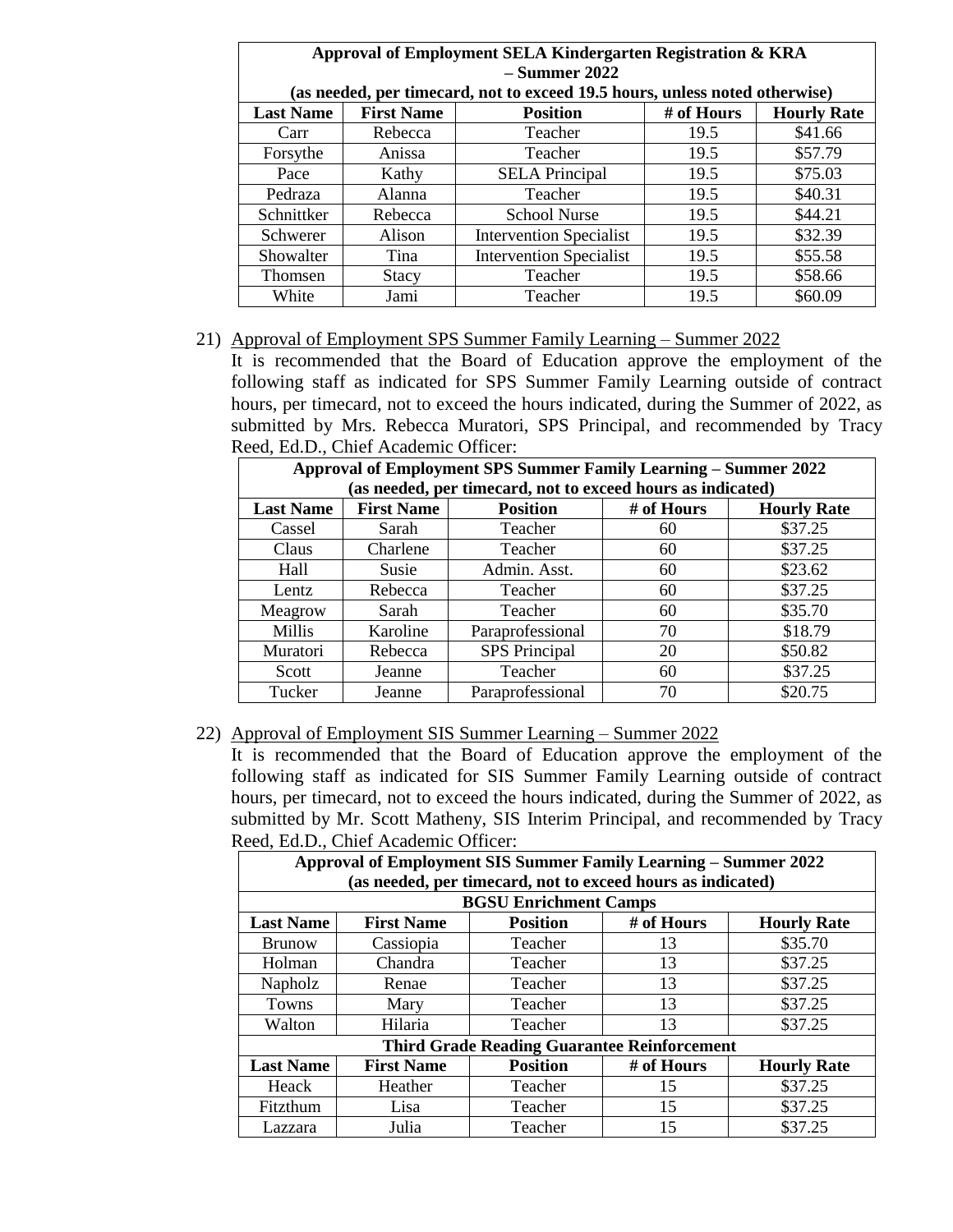| Paine                    | Terren            | Teacher                 | 15         | \$37.25            |  |
|--------------------------|-------------------|-------------------------|------------|--------------------|--|
| Poggiali                 | Dawn              | Teacher                 | 15         | \$37.25            |  |
| Thompson                 | Amber             | Teacher                 | 15         | \$37.25            |  |
| Toomey                   | Sarah             | Teacher                 | 15         | \$37.25            |  |
| <b>VEX Robotics Camp</b> |                   |                         |            |                    |  |
| <b>Last Name</b>         | <b>First Name</b> | <b>Position</b>         | # of Hours | <b>Hourly Rate</b> |  |
| Bach                     | Lee               | Training                | 16         | \$30.00            |  |
| Bach                     | Lee               | Instructor              | 20         | \$37.25            |  |
| Martin                   | Julie             | Training                | 16         | \$30.00            |  |
| Martin                   | Julie             | Instructor              | 20         | \$37.25            |  |
| <b>Stang</b>             | Devin             | Training                | 16         | \$30.00            |  |
| <b>Stang</b>             | Devin             | Instructor              | 40         | \$37.25            |  |
|                          |                   | <b>STEAM Space Camp</b> |            |                    |  |
| <b>Last Name</b>         | <b>First Name</b> | <b>Position</b>         | # of Hours | <b>Hourly Rate</b> |  |
| Downing                  | Kristina          | Teacher                 | 20         | \$37.25            |  |
| Sommers                  | Kelly             | Teacher                 | 20         | \$37.25            |  |

#### 23) Approval of Employment RCAAS Summer Learning – Summer 2022

It is recommended that the Board of Education approve the employment of the following staff as indicated for RCAAS Summer Family Learning outside of contract hours, per timecard, not to exceed the hours indicated, during the Summer of 2022, as submitted by Mrs. Tara Toft, Coordinator of Advanced Academic Studies, and recommended by Tracy Reed, Ed.D., Chief Academic Officer Tracy Reed, Ed.D., Chief Academic Officer:

| <b>Approval of Employment RCAAS Summer Family Learning - Summer 2022</b>                             |                   |                                                          |            |                    |  |
|------------------------------------------------------------------------------------------------------|-------------------|----------------------------------------------------------|------------|--------------------|--|
| (as needed, per timecard, not to exceed hours as indicated)<br>Dorn Summer Experience 8/1 - 8/5/2022 |                   |                                                          |            |                    |  |
|                                                                                                      |                   |                                                          |            |                    |  |
| <b>Last Name</b>                                                                                     | <b>First Name</b> | <b>Position</b>                                          | # of Hours | <b>Hourly Rate</b> |  |
| Kromer                                                                                               | Amy               | Teacher                                                  | 35         | \$37.25            |  |
| Neyman                                                                                               | Renee             | Teacher                                                  | 35         | \$37.25            |  |
| Scott-Honigford                                                                                      | Jami              | Teacher                                                  | 35         | \$37.25            |  |
| <b>Sims</b>                                                                                          | Kelly             | Teacher                                                  | 35         | \$35.70            |  |
|                                                                                                      |                   | Summer Elementary Arts 8/8 - 8/12/2022                   |            |                    |  |
| <b>Last Name</b><br><b>First Name</b><br><b>Position</b><br># of Hours<br><b>Hourly Rate</b>         |                   |                                                          |            |                    |  |
| Hany                                                                                                 | Elizabeth         | Teacher                                                  | 35         | \$35.70            |  |
| Kromer                                                                                               | Amy               | Teacher                                                  | 35         | \$37.25            |  |
| Newell                                                                                               | Michelle          | Teacher                                                  | 35         | \$37.25            |  |
| Neyman                                                                                               | Renee             | Teacher                                                  | 35         | \$37.25            |  |
| Shepherd                                                                                             | Rosalyn           | Teacher                                                  | 35         | \$37.25            |  |
| Waugaman                                                                                             | Samuel            | Teacher                                                  | 35         | \$35.70            |  |
|                                                                                                      |                   | Summer Gifted Testing 6/13-6/24, 7/25-7/29, and 8/1-8/12 |            |                    |  |
| <b>Last Name</b>                                                                                     | <b>First Name</b> | <b>Position</b>                                          | # of Hours | <b>Hourly Rate</b> |  |
| Cotrill                                                                                              | Andrea            | Teacher                                                  | 10         | \$35.70            |  |
| Grathwol                                                                                             | Virginia          | Admin. Asst.                                             | 65         | \$23.16            |  |
| Hany                                                                                                 | Elizabeth         | Teacher                                                  | 10         | \$35.70            |  |
| Newell                                                                                               | Michelle          | Teacher                                                  | 10         | \$37.25            |  |
| Schmenk                                                                                              | Michael           | Teacher                                                  | 10         | \$37.25            |  |
| Shepherd                                                                                             | Rosalyn           | Teacher                                                  | 10         | \$37.25            |  |
| Toft                                                                                                 | Tara              | Coordinator                                              | 65         | \$57.41            |  |
| Waugaman                                                                                             | Samuel            | Teacher                                                  | 10         | \$35.70            |  |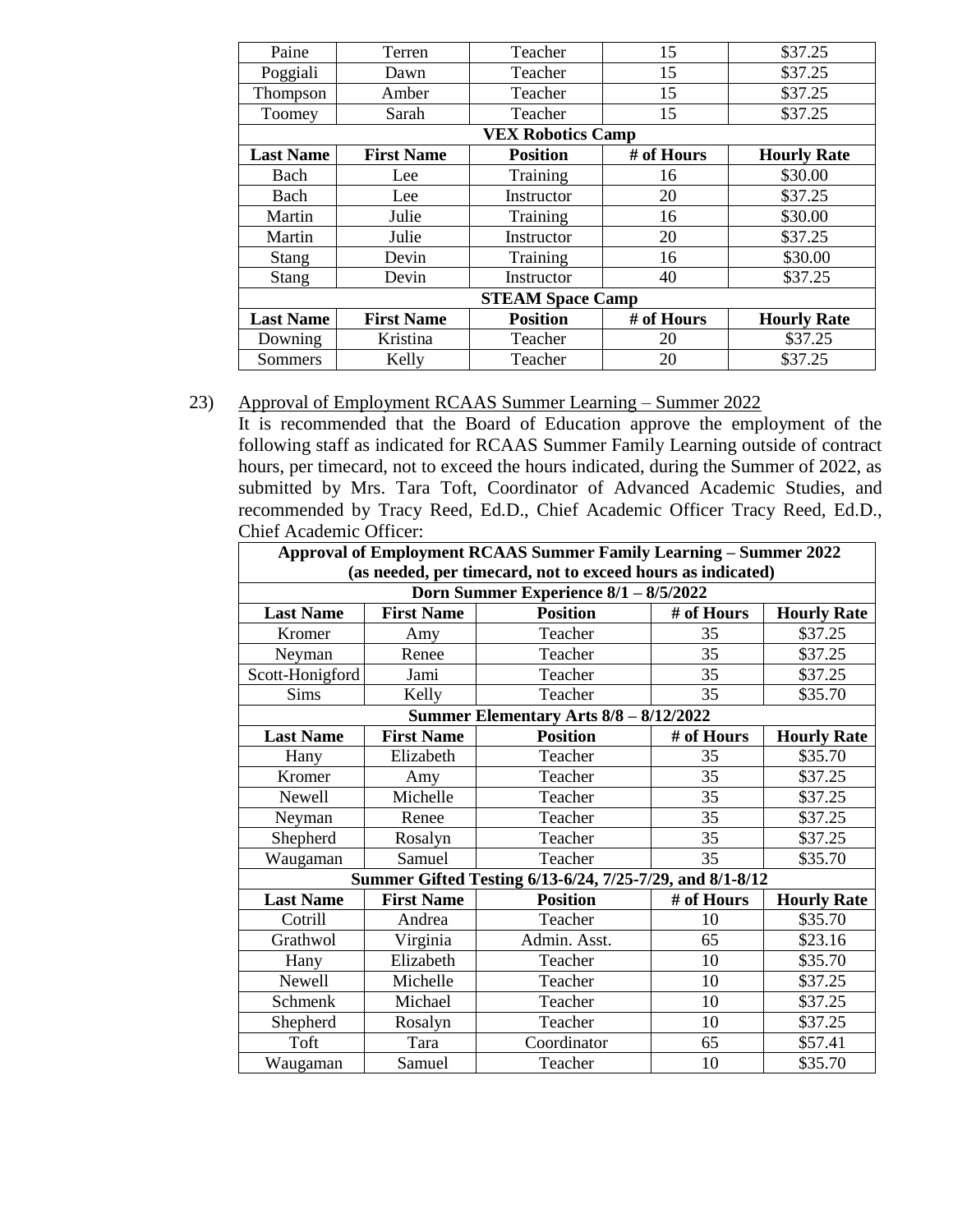### 24) Approval of Employment SMS Summer Learning – Summer 2022

It is recommended that the Board of Education approve the employment of the following staff as indicated for SMS Summer Family Learning outside of contract hours, per timecard, not to exceed the hours indicated, during the Summer of 2022, as submitted by Mr. Timothy Kozak, SMS Principal, and recommended by Tracy Reed, Ed.D., Chief Academic Officer:

| <b>Approval of Employment SMS Summer Learning – Summer 2022</b><br>(as needed, per timecard, not to exceed hours as indicated) |                                                                          |                                    |    |         |  |  |  |
|--------------------------------------------------------------------------------------------------------------------------------|--------------------------------------------------------------------------|------------------------------------|----|---------|--|--|--|
|                                                                                                                                |                                                                          | <b>Reading &amp; Writing Focus</b> |    |         |  |  |  |
| <b>Last Name</b>                                                                                                               | <b>Position</b><br><b>First Name</b><br># of Hours<br><b>Hourly Rate</b> |                                    |    |         |  |  |  |
| Perkins                                                                                                                        | Logan                                                                    | Teacher                            | 50 | \$35.70 |  |  |  |
| Reissig                                                                                                                        | Vicki                                                                    | Teacher                            | 50 | \$37.25 |  |  |  |
| Weatherspoon                                                                                                                   | Dana                                                                     | Teacher                            | 50 | \$37.25 |  |  |  |
| Wriston<br><b>Sharise</b>                                                                                                      |                                                                          | Teacher<br>50                      |    | \$35.70 |  |  |  |
|                                                                                                                                |                                                                          | <b>Math Enrichment</b>             |    |         |  |  |  |
| Dumminger                                                                                                                      | Emily                                                                    | Teacher                            | 50 | \$37.25 |  |  |  |
| \$37.25<br><b>Intervention Specialist</b><br>50<br>Harper<br>Jane                                                              |                                                                          |                                    |    |         |  |  |  |
| <b>Acting Administrator</b>                                                                                                    |                                                                          |                                    |    |         |  |  |  |
| Loomis                                                                                                                         | Heather                                                                  | Teacher                            | 50 | \$37.25 |  |  |  |

25) Approval of Employment SMS Social Emotional Instruction Professional Learning – Summer 2022

It is recommended that the Board of Education approve the employment of the following staff as indicated for SMS Social Emotional Instruction Professional Learning training, per timecard, not to exceed the hours indicated, during the Summer of 2022, as submitted by Mr. Timothy Kozak, SMS Principal, and recommended by Tracy Reed, Ed.D., Chief Academic Officer:

**Approval of Employment SMS Social Emotional Professional Learning – Summer 2022 (as needed, per timecard, not to exceed hours as indicated)**

| as needed, per uniecard, nor to exceed nours as muicated) |           |                             |            |                    |  |
|-----------------------------------------------------------|-----------|-----------------------------|------------|--------------------|--|
| <b>First Name</b><br><b>Last Name</b>                     |           | <b>Position</b>             | # of Hours | <b>Hourly Rate</b> |  |
| Bonner                                                    | Agenda    | <b>School Counselor</b>     |            | \$30.00            |  |
| <b>Fox</b>                                                | Ted       | School Counselor            | n          | \$30.00            |  |
| Hachey                                                    | Katy      | Teacher                     |            | \$30.00            |  |
| Harper                                                    | Jane      | Intervention Specialist     |            | \$30.00            |  |
| McGookey                                                  | Katherine | Intervention Specialist     |            | \$30.00            |  |
| Perkins                                                   | Jessica   | Teacher                     |            | \$30.00            |  |
| Sharp                                                     | Dustin    | Teacher                     |            | \$30.00            |  |
| Weatherspoon                                              | Dana      | Teacher                     |            | \$30.00            |  |
| Webb                                                      | Scott     | <b>BIA</b> Paraprofessional |            | \$18.52            |  |

#### 26) Approval of Employment SHS Summer Credit Recovery – Summer 2022

It is recommended that the Board of Education approve the employment of the following staff as indicated for SHS Summer Credit Recovery outside of contract hours, per timecard, not to exceed the hours indicated, during the Summer of 2022, as submitted by Mr. Eric Talbot, SHS Principal, and recommended by Tracy Reed, Ed.D., Chief Academic Officer:

| Approval of Employment SHS Summer Credit Recovery – Summer 2022 |                                                                                              |         |     |         |  |  |  |
|-----------------------------------------------------------------|----------------------------------------------------------------------------------------------|---------|-----|---------|--|--|--|
| (as needed, per timecard, not to exceed hours as indicated)     |                                                                                              |         |     |         |  |  |  |
|                                                                 | <b>First Name</b><br># of Hours<br><b>Last Name</b><br><b>Position</b><br><b>Hourly Rate</b> |         |     |         |  |  |  |
| Chaney                                                          | Melissa                                                                                      | Teacher | 120 | \$37.25 |  |  |  |
| Downing                                                         | Kristina                                                                                     | Teacher | 120 | \$37.25 |  |  |  |
| DuBois                                                          | Mandy                                                                                        | Teacher | 120 | \$37.25 |  |  |  |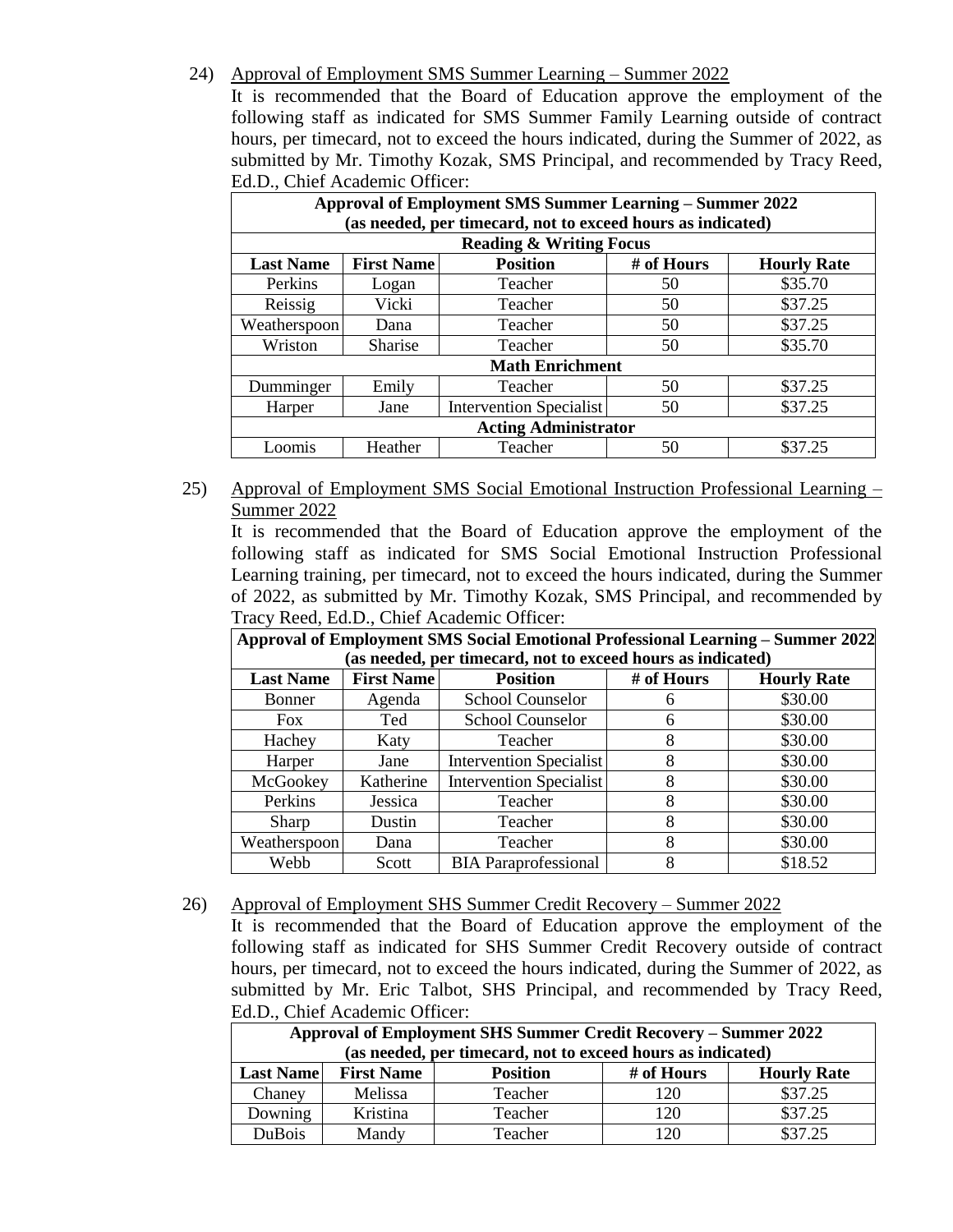| Fry       | Amanda    | Teacher | 120 | \$37.25 |
|-----------|-----------|---------|-----|---------|
| Gant      | Katherine | Teacher | 120 | \$37.25 |
| Gast      | Kevin     | Teacher | 120 | \$37.25 |
| Hager     | Ira       | Teacher | 120 | \$37.25 |
| Miller    | Alan      | Teacher | 120 | \$35.70 |
| Roth      | Joy       | Teacher | 120 | \$37.25 |
| Schepflin | Abbi      | Teacher | 120 | \$35.70 |
| Shields   | Elizabeth | Teacher | 120 | \$37.25 |
| Slaughter | Venice    | Teacher | 120 | \$37.25 |
| Spero     | Jamie     | Teacher | 120 | \$37.25 |
| Staley    | Desire'   | Teacher | 120 | \$37.25 |

#### 27) Approval of Employment SDLC Summer Learning – Summer 2022

It is recommended that the Board of Education approve the employment of the following staff as indicated for SDLC Summer Learning outside of contract hours, per timecard, not to exceed the hours indicated, during the Summer of 2022, as submitted by Mrs. Sherry Smith, Alternative Programs Coordinator, and recommended by Tracy Reed, Ed.D., Chief Academic Officer:

| <b>Approval of Employment SDLC Summer Learning – Summer 2022</b> |                                                                          |                                                    |    |         |  |  |
|------------------------------------------------------------------|--------------------------------------------------------------------------|----------------------------------------------------|----|---------|--|--|
|                                                                  | (as needed, per timecard, not to exceed hours as indicated)              |                                                    |    |         |  |  |
|                                                                  |                                                                          | <b>Credit Recovery Sessions English &amp; Math</b> |    |         |  |  |
| <b>Last Name</b>                                                 | # of Hours<br><b>First Name</b><br><b>Position</b><br><b>Hourly Rate</b> |                                                    |    |         |  |  |
| Cliff                                                            | Rodger                                                                   | Math Teacher                                       | 36 | \$37.25 |  |  |
| Hinton                                                           | Stephanie                                                                | <b>English Teacher</b>                             | 36 | \$37.25 |  |  |

#### 28) Approval of Employment Athletics & Activities Summer Camps – Summer 2022

It is recommended that the Board of Education approve the employment of the following staff as indicated for Athletics & Activities Summer Camps outside of contract hours, per timecard, not to exceed the hours indicated, during the Summer of 2022, as submitted by Mr. Shawn Coakley, Athletics and Activities Director, and recommended by Tracy Reed, Ed.D., Chief Academic Officer:

| recommended by Thue, Tweed, Ed.B., Chief Freddeline Officer.<br>Approval of Employment Athletics & Activities Summer Camps - Summer 2022 |                                                             |                             |            |                    |  |
|------------------------------------------------------------------------------------------------------------------------------------------|-------------------------------------------------------------|-----------------------------|------------|--------------------|--|
|                                                                                                                                          | (as needed, per timecard, not to exceed hours as indicated) |                             |            |                    |  |
|                                                                                                                                          |                                                             | <b>Football Camp</b>        |            |                    |  |
| <b>Last Name</b>                                                                                                                         | <b>First Name</b>                                           | <b>Position</b>             | # of Hours | <b>Hourly Rate</b> |  |
| Andres                                                                                                                                   | Steve                                                       | Assistant                   | 10.5       | \$12.00            |  |
| <b>Brown</b>                                                                                                                             | <b>Jamaris</b>                                              | Assistant                   | 10.5       | \$12.00            |  |
| Croom                                                                                                                                    | Corey                                                       | Assistant                   | 10.5       | \$12.00            |  |
| Poggiali                                                                                                                                 | Lucas                                                       | Lead                        | 10.5       | \$15.00            |  |
| Wimmer                                                                                                                                   | Clay                                                        | Assistant                   | 10.5       | \$12.00            |  |
|                                                                                                                                          |                                                             | <b>Boys Basketball Camp</b> |            |                    |  |
| <b>Last Name</b>                                                                                                                         | <b>First Name</b>                                           | <b>Position</b>             | # of Hours | <b>Hourly Rate</b> |  |
| Moore                                                                                                                                    | DeMar                                                       | Assistant                   | 9          | \$12.00            |  |
| Moore                                                                                                                                    | DeMar                                                       | Lead                        | 9          | \$15.00            |  |
| Nejedly                                                                                                                                  | Dustin                                                      | Assistant                   | 9          | \$12.00            |  |
| Redding                                                                                                                                  | Issian                                                      | Assistant                   | 9          | \$12.00            |  |
|                                                                                                                                          |                                                             | <b>Summer Swim Team</b>     |            |                    |  |
| <b>Last Name</b>                                                                                                                         | <b>First Name</b>                                           | <b>Position</b>             | # of Hours | <b>Hourly Rate</b> |  |
| Hahn                                                                                                                                     | <b>Brianna</b>                                              | Lead                        | 82         | \$15.00            |  |
| Knoll                                                                                                                                    | Tia                                                         | Assistant                   | 82         | \$12.00            |  |
| Knoll                                                                                                                                    | Zoe                                                         | Assistant                   | 82         | \$12.00            |  |
| Lazzara                                                                                                                                  | Abbey                                                       | Assistant                   | 82         | \$12.00            |  |
| Paputza                                                                                                                                  | Rebekah                                                     | Assistant                   | 82         | \$12.00            |  |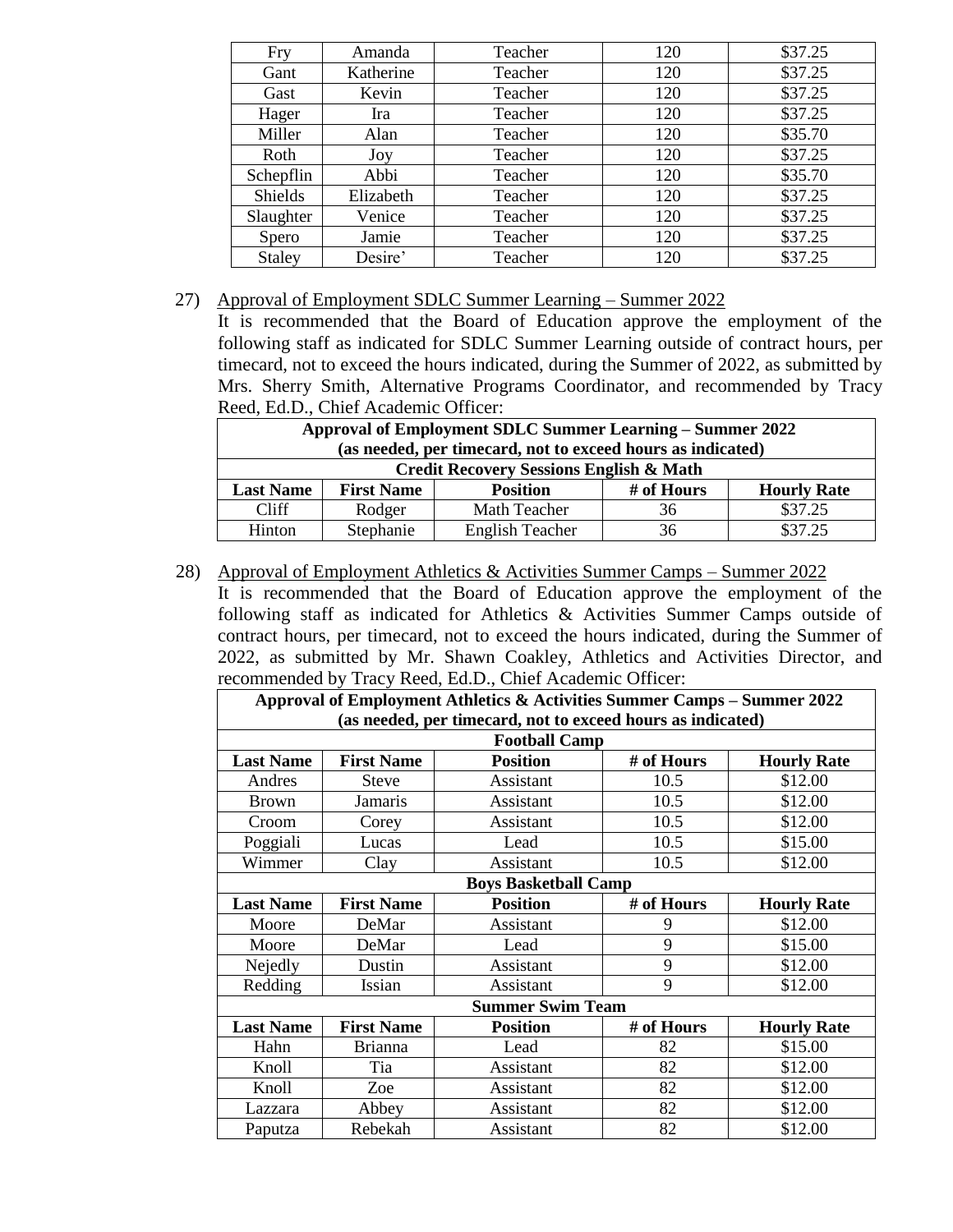| <b>Drone-Nautics</b> |                   |                                 |                          |                    |
|----------------------|-------------------|---------------------------------|--------------------------|--------------------|
| <b>Last Name</b>     | <b>First Name</b> | <b>Position</b>                 | # of Hours               | <b>Hourly Rate</b> |
| Agee                 | <b>Brad</b>       | Lead                            | 16                       | \$37.25            |
|                      |                   | <b>Tennis Camp</b>              |                          |                    |
| <b>Last Name</b>     | <b>First Name</b> | <b>Position</b>                 | $#$ of Hours             | <b>Hourly Rate</b> |
| Chopra               | Anisha            | Assistant                       | 6                        | \$12.00            |
| Franklin             | Sarah             | Lead                            | $\overline{6}$           | \$15.00            |
| Smith                | Christian         | Assistant                       | 6                        | \$12.00            |
|                      |                   | <b>Cheer Clinics/Camps</b>      |                          |                    |
| <b>Last Name</b>     | <b>First Name</b> | <b>Position</b>                 | $\overline{\#}$ of Hours | <b>Hourly Rate</b> |
| Ackerman             | Shanna            | Assistant                       | 26                       | \$12.00            |
| <b>Fox</b>           | Alexis            | Assistant                       | 26                       | \$12.00            |
| <b>Fox</b>           | Collette          | Lead                            | 26                       | \$15.00            |
| Gant                 | Erica             | Assistant                       | 26                       | \$12.00            |
|                      |                   | <b>Book Club</b>                |                          |                    |
| <b>Last Name</b>     | <b>First Name</b> | <b>Position</b>                 | # of Hours               | <b>Hourly Rate</b> |
| Napholz              | Renae             | Tutor                           | 6                        | \$37.25            |
| Labreeska            | Risner            | Tutor                           | 6                        | \$21.06            |
|                      |                   | <b>Learn To Swim</b>            |                          |                    |
| <b>Last Name</b>     | <b>First Name</b> | <b>Position</b>                 | # of Hours               | <b>Hourly Rate</b> |
| Amison               | Samaja            | Assistant                       | 40                       | \$15.00            |
| <b>Baker</b>         | Zahara            | Assistant                       | 40                       | \$15.00            |
| Chapman              | Mallory           | Assistant                       | 40                       | \$15.00            |
| DeHaven              | Hannah            | Assistant                       | 40                       | \$15.00            |
| Gowitzka             | Jayde             | Assistant                       | 40                       |                    |
|                      |                   |                                 |                          | \$15.00            |
| Lazzara              | Julie             | Lead                            | 40                       | \$15.00            |
| Lazzara              | Max               | Assistant                       | 40                       | \$15.00            |
| Lazzara              | Tommy             | Lead                            | 40                       | \$15.00            |
| Martin               | Tanner            | Assistant                       | 40                       | \$15.00            |
| Olson                | Sophia            | Assistant                       | 40                       | \$15.00            |
| Sartor               | Mariya            | Assistant                       | 40                       | \$15.00            |
| Welch                | <b>True</b>       | Assistant                       | 40                       | \$15.00            |
|                      |                   | <b>Cheer - Toddler &amp; Me</b> |                          |                    |
| <b>Last Name</b>     | <b>First Name</b> | <b>Position</b>                 | # of Hours               | <b>Hourly Rate</b> |
| Ackerman             | Shanna            | Assistant                       | 26                       | \$12.00            |
| <b>Fox</b>           | Alexis            | Assistant                       | 26                       | \$12.00            |
| <b>Fox</b>           | Collette<br>Erica | Lead<br>Assistant               | 26<br>26                 | \$15.00<br>\$12.00 |

29) Approval of Employment of Operations & Facilities Management and Transportation Support Staff – Summer 2022

It is recommended that the Board of Education approve the employment of the following individuals for the 2022 summer positions listed below, as submitted by Mr. Kevin Toms, Director of Operations & Facilities Management and Mr. Theodore Peters, Transportation Supervisor, and recommended by Mr. Dennis Muratori, Chief of Staff and Transformation Officer:

| Approval of Employment of Operations & Facilities Management & |                   |                 |                    |  |
|----------------------------------------------------------------|-------------------|-----------------|--------------------|--|
| <b>Transportation Staff</b>                                    |                   |                 |                    |  |
| Summer 2022                                                    |                   |                 |                    |  |
| <b>Last Name</b>                                               | <b>First Name</b> | <b>Position</b> | <b>Hourly Rate</b> |  |
| Montgomery                                                     | Benjamin          | Landscape       | \$15.00            |  |
| Oddo                                                           | Curtis            | Paint Crew      | \$15.00            |  |
| Schlett                                                        | Stephanie         | Paint Crew      | \$15.00            |  |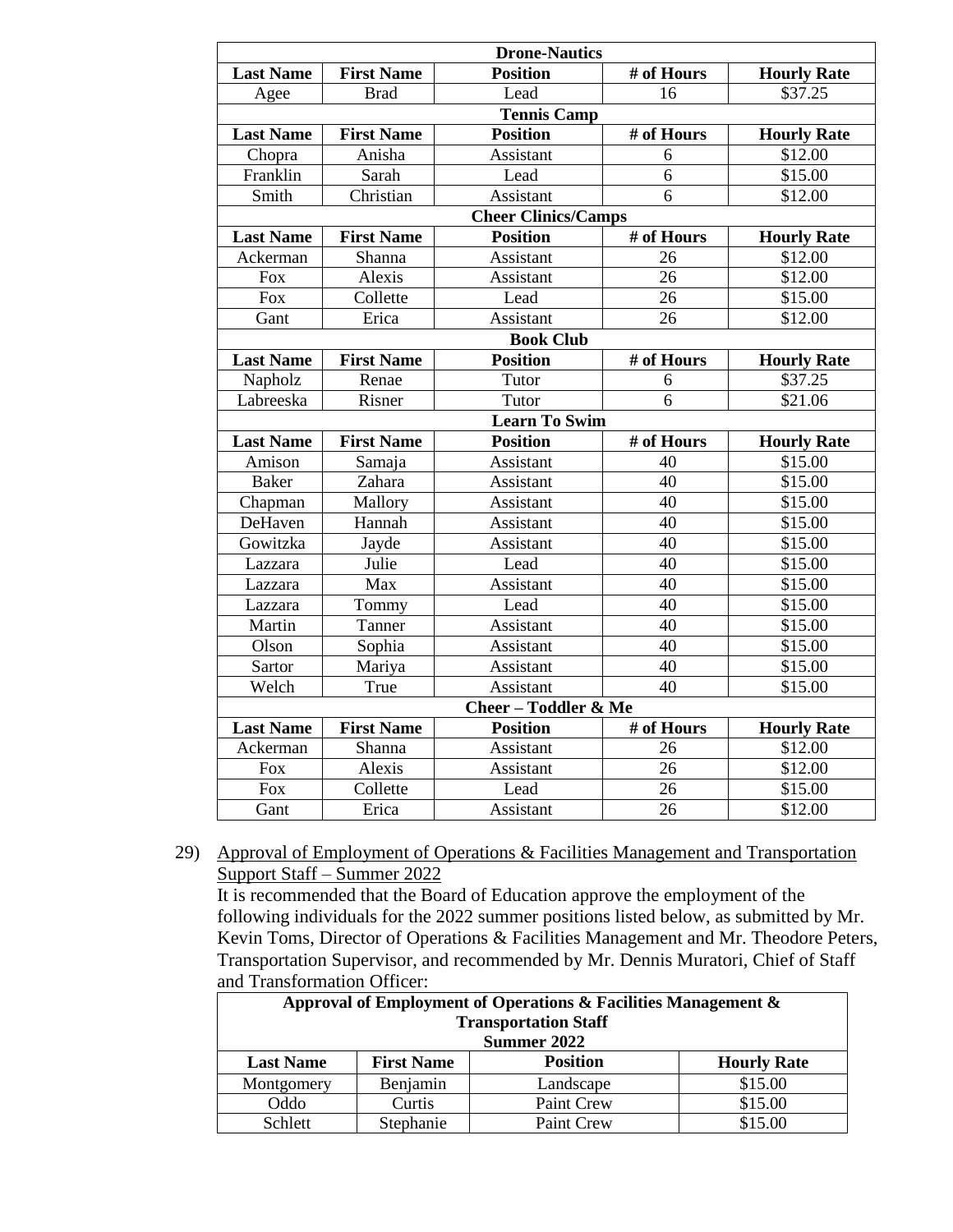| Wechter    | Gerard  | Paint Crew                | \$15.00 |
|------------|---------|---------------------------|---------|
| O'Loughlin | Daniel  | <b>Bus Driver</b>         | \$26.26 |
| Leimbach   | Diane   | <b>Bus Driver</b>         | \$25.86 |
| Mingus     | Kathy   | <b>Bus Driver</b>         | \$25.74 |
| Karis      | Joseph  | <b>Bus Driver</b>         | \$25.32 |
| Slater     | Kristin | <b>Bus Driver</b>         | \$24.23 |
| Smith      | Hannah  | <b>Bus Driver</b>         | \$22.38 |
| Wilson     | Gary    | <b>Bus Driver</b>         | \$26.14 |
| Leimbach   | Diane   | Bus Cleaning & Upholstery | \$15.00 |
| Mingus     | Kathy   | Bus Cleaning & Upholstery | \$15.00 |

#### 30) Approval of Summer Food Service Program Staff – Summer 2022

It is recommended that the Board of Education approve the employment of the following individuals for the 2022 summer positions listed below, as submitted by Mr. Bradly Kraft, Dining Services Supervisor, and recommended by Mr. Dennis Muratori, Chief of Staff and Transformation Officer:

| <b>Approval of Employment of Summer Food Service Program Staff</b> |                                      |                             |                    |  |
|--------------------------------------------------------------------|--------------------------------------|-----------------------------|--------------------|--|
| Summer 2022 - SFSP Fund                                            |                                      |                             |                    |  |
|                                                                    |                                      | (as needed, per timecard)   |                    |  |
| <b>Last Name</b>                                                   | <b>Position</b><br><b>First Name</b> |                             | <b>Hourly Rate</b> |  |
| Kraft                                                              | <b>Bradley</b>                       | Director                    | \$39.53            |  |
| Walters                                                            | Kimberly                             | Cafeteria Manager           | \$15.00            |  |
| Ali                                                                | Vona                                 | Cafeteria Worker            | \$15.00            |  |
| Baker                                                              | Pamela                               | Cafeteria Worker            | \$15.00            |  |
| Howe                                                               | Sanja                                | Cafeteria Worker            | \$15.00            |  |
| Richardson                                                         | Vickie                               | Cafeteria Worker            | \$15.00            |  |
| Thomas                                                             | <b>Brianna</b>                       | Cafeteria Worker            | \$15.00            |  |
| Walters                                                            | Jarrod                               | Cafeteria Worker            | \$15.00            |  |
| <b>Bickley</b>                                                     | Kelly                                | Cafeteria Worker Substitute | \$15.00            |  |
| Carroll                                                            | Karla                                | Cafeteria Worker Substitute | \$15.00            |  |
| Cherry                                                             | Patricia                             | Cafeteria Worker Substitute | \$15.00            |  |
| Collins                                                            | Elizabeth                            | Cafeteria Worker Substitute | \$15.00            |  |
| Dietrich                                                           | Diana                                | Cafeteria Worker Substitute | \$15.00            |  |
| Garr                                                               | Sandy                                | Cafeteria Worker Substitute | \$15.00            |  |
| Graham                                                             | Lauren                               | Cafeteria Worker Substitute | \$15.00            |  |
| Smith                                                              | Hannah                               | Cafeteria Worker Substitute | \$15.00            |  |
| Wedeman                                                            | Jami                                 | Cafeteria Worker Substitute | \$15.00            |  |
| $kNQ$ cost to district                                             |                                      |                             |                    |  |

 *\*No cost to district*

#### 31) Approval of SHS Prom Workers – 21/22 SY

It is recommended that the Board of Education approve the employment of the following individuals for the 2021-2022 SHS Prom workers listed below, as submitted by Mr. Eric Talbot, SHS Principal, and recommended by Mr. Dennis Muratori, Chief of Staff and Transformation Officer:

| <b>Approval of Employment of SHS Prom Workers</b><br>21/22 SY<br>(as needed, per timecard, not to exceed hours as indicated) |                                                                     |                  |                |         |
|------------------------------------------------------------------------------------------------------------------------------|---------------------------------------------------------------------|------------------|----------------|---------|
| <b>Last Name</b>                                                                                                             | # of Hours<br><b>Position</b><br><b>Hourly</b><br><b>First Name</b> |                  |                |         |
| <b>Babiasz</b>                                                                                                               | Christine                                                           | Paraprofessional | 4              | \$30.00 |
| <b>Bates</b>                                                                                                                 | Kayshon                                                             | Paraprofessional | $\overline{4}$ | \$30.00 |
| <b>Brown</b>                                                                                                                 | Lynn                                                                | Administrative   | 4              | \$30.00 |
| Cole-Caston                                                                                                                  | <b>Jarvis</b>                                                       | Teacher          | 4              | \$30.00 |
| Downing                                                                                                                      | Kristina                                                            | Teacher          |                | \$30.00 |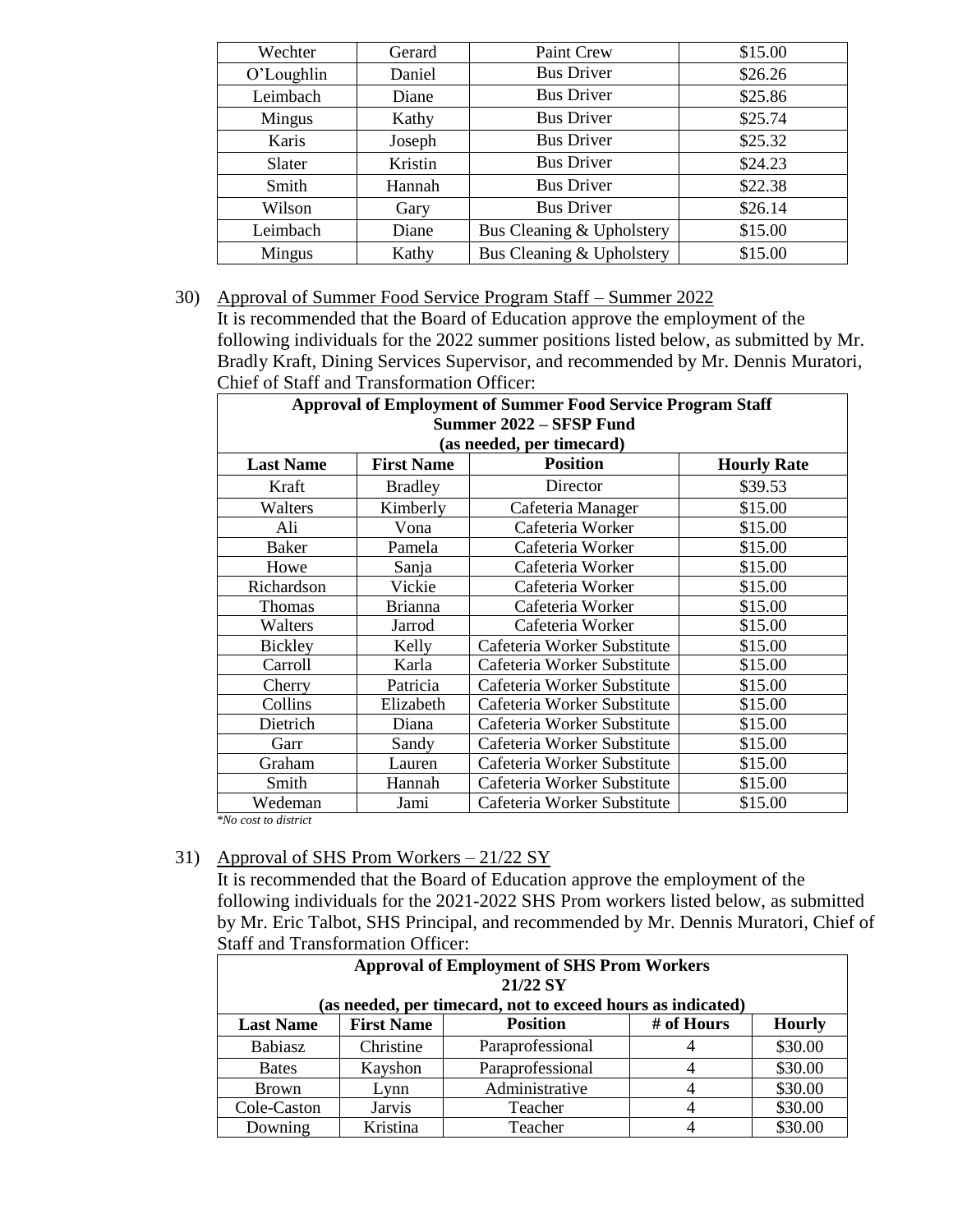| Gant     | Katherine | Teacher       | \$30.00 |
|----------|-----------|---------------|---------|
| Irish    | Colin     | Administrator | \$30.00 |
| Johnson  | Dawn      | Teacher       | \$30.00 |
| Mitchell | Kristi    | Teacher       | \$30.00 |
| Peugeot  | Todd      | Administrator | \$30.00 |
| Shields  | Elizabeth | Teacher       | \$30.00 |
| Talbot   | Eric      | Administrator | \$30.00 |

## 32) Approval of SHS Commencement Workers – 21/22 SY

It is recommended that the Board of Education approve the employment of the following individuals for the 2021-2022 SHS Commencement workers listed below, as submitted by Mr. Eric Talbot, SHS Principal, and recommended by Mr. Dennis Muratori, Chief of Staff and Transformation Officer:

| <b>Approval of Employment of SHS Commencement Workers</b><br>21/22 SY |               |                                                             |                |               |
|-----------------------------------------------------------------------|---------------|-------------------------------------------------------------|----------------|---------------|
|                                                                       |               | (as needed, per timecard, not to exceed hours as indicated) |                |               |
| <b>Last Name</b>                                                      | <b>First</b>  | <b>Position</b>                                             | # of Hours     | <b>Hourly</b> |
| Andrezejewski                                                         | Jacqueline    | <b>Mental Health</b>                                        | 3              | \$30.00       |
| <b>Babiasz</b>                                                        | Christine     | Paraprofessional                                            | $\overline{3}$ | \$30.00       |
| <b>Bates</b>                                                          | Kashon        | Paraprofessional                                            | $\overline{3}$ | \$30.00       |
| <b>Bennett</b>                                                        | <b>Brandy</b> | Teacher                                                     | $\overline{3}$ | \$30.00       |
| <b>Brown</b>                                                          | Lynn          | <b>Administrative Assistant</b>                             | $\overline{3}$ | \$30.00       |
| Chaney                                                                | Melissa       | Teacher                                                     | $\overline{3}$ | \$30.00       |
| Cole-Caston                                                           | <b>Jarvis</b> | Teacher                                                     | $\overline{3}$ | \$30.00       |
| Costante                                                              | Gabe          | Teacher                                                     | $\overline{3}$ | \$30.00       |
| Davis                                                                 | Kristina      | Counselor                                                   | $\overline{3}$ | \$30.00       |
| Downing                                                               | Kristina      | Teacher                                                     | 3              | \$30.00       |
| Fry                                                                   | Amanda        | Teacher                                                     | $\overline{3}$ | \$30.00       |
| Irish                                                                 | Colin         | Administrator                                               | $\overline{3}$ | \$30.00       |
| Johnson                                                               | Dawn          | Teacher                                                     | $\overline{3}$ | \$30.00       |
| Marsh                                                                 | Judina        | Teacher                                                     | $\overline{3}$ | \$30.00       |
| Mitchell                                                              | Kristi        | Teacher                                                     | $\overline{3}$ | \$30.00       |
| Nejedly                                                               | Dustin        | Teacher                                                     | $\overline{3}$ | \$30.00       |
| Peugeot                                                               | Todd          | Administrator                                               | $\overline{3}$ | \$30.00       |
| Phelps                                                                | Kirsten       | Teacher                                                     | $\overline{3}$ | \$30.00       |
| Poggiali                                                              | Lucas         | <b>CCR</b> Coordinator                                      | $\overline{3}$ | \$30.00       |
| Ricci                                                                 | Melinda       | <b>Administrative Assistant</b>                             | $\overline{3}$ | \$30.00       |
| Schlett                                                               | Stephanie     | Paraprofessional                                            | $\overline{3}$ | \$30.00       |
| Shannon                                                               | Andrew        | Teacher                                                     | $\overline{2}$ | \$30.00       |
| Sidoti-Palmer                                                         | Babe          | Counselor                                                   | $\overline{3}$ | \$30.00       |
| Staley                                                                | Desire'       | Teacher                                                     | 3              | \$30.00       |
| Talbot                                                                | Eric          | Principal                                                   | $\overline{3}$ | \$30.00       |
| Winborn                                                               | John          | Paraprofessional                                            | $\overline{3}$ | \$30.00       |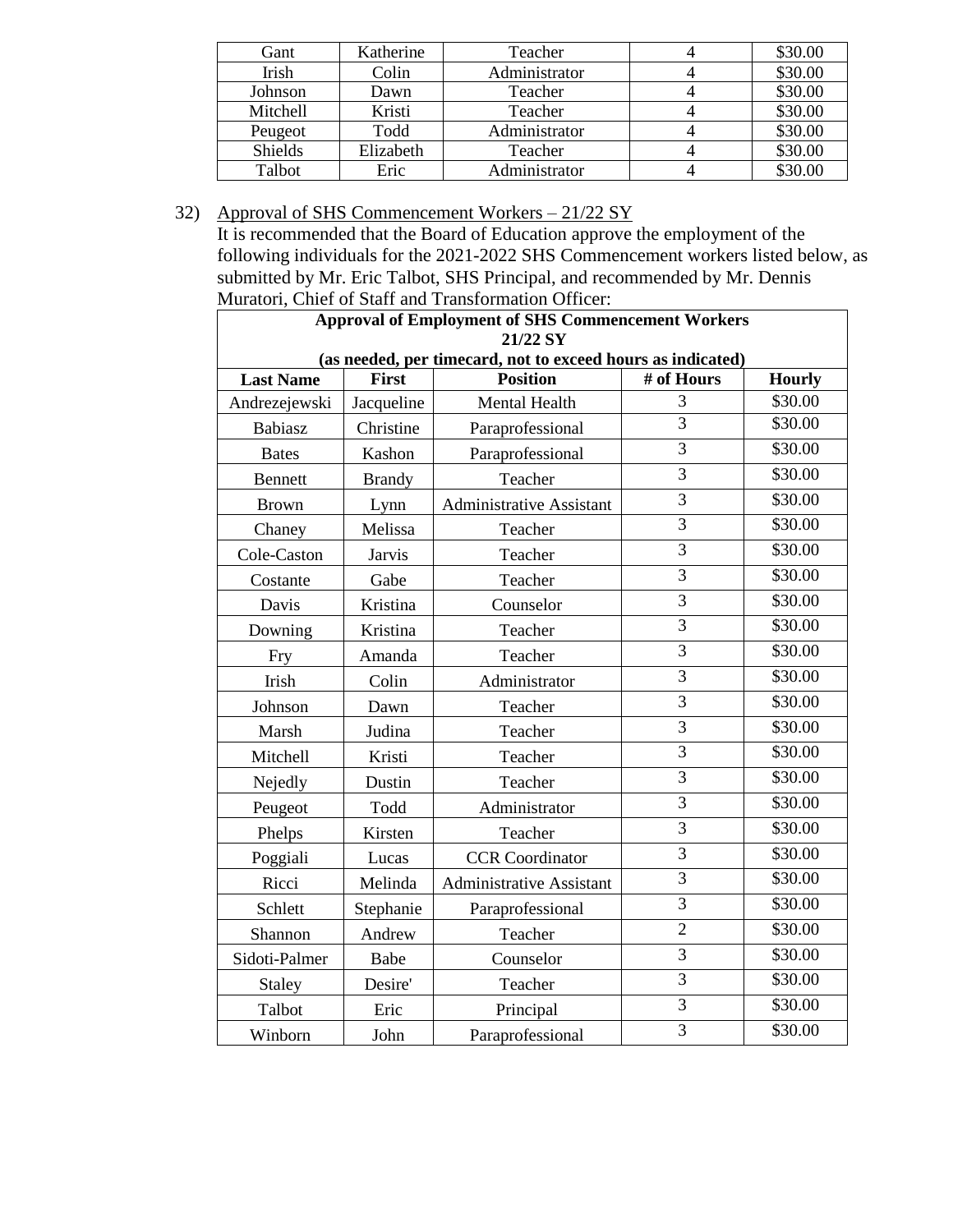#### 33) Approval of SHS Senior Reception Workers – 21/22 SY

It is recommended that the Board of Education approve the employment of the following individuals for the 2021-2022 SHS Commencement workers listed below, as submitted by Mr. Eric Talbot, SHS Principal, and recommended by Mr. Dennis Muratori, Chief of Staff and Transformation Officer:

| <b>Approval of Employment of SHS Senior Reception Workers</b> |                |                                                             |            |               |
|---------------------------------------------------------------|----------------|-------------------------------------------------------------|------------|---------------|
|                                                               |                | 21/22 SY                                                    |            |               |
|                                                               |                | (as needed, per timecard, not to exceed hours as indicated) |            |               |
| <b>Last Name</b>                                              | <b>First</b>   | <b>Position</b>                                             | # of Hours | <b>Hourly</b> |
| Chaney                                                        | <b>Melissa</b> | Teacher                                                     | 8          | \$30.00       |
| Cole-Caston                                                   | Jarvis         | Teacher                                                     | 8          | \$30.00       |
| Downing                                                       | Kristina       | Teacher                                                     | 8          | \$30.00       |
| Fry                                                           | Amanda         | Teacher                                                     | 8          | \$30.00       |
| Irish                                                         | Colin          | Administrator                                               | 8          | \$30.00       |
| Lazzara                                                       | Julia          | Teacher                                                     | 8          | \$30.00       |
| Martin                                                        | Amanda         | <b>Accounts Payable</b>                                     | 8          | \$30.00       |
| Peugeot                                                       | Todd           | Administrator                                               | 8          | \$30.00       |
| Shepherd                                                      | Rosalyn        | Teacher                                                     | 8          | \$30.00       |
| <b>Shields</b>                                                | Elizabeth      | Teacher                                                     | 8          | \$30.00       |
| <b>Talbot</b>                                                 | Eric           | Administrator                                               | 8          | \$30.00       |

34) Approval of Employment – Athletics & Activities Scoreboard Graphics – 21/22 SY It is recommended that the Board of Education approve the employment of the following individual for the 2021-2022 school year to create scoreboard graphics for the new indoor gym scoreboard, listed below, as submitted by Mr. Shawn Coakley, Athletics & Activities Director, and recommended by Mr. Dennis Muratori, Chief of Staff and Transformation Officer:

| Approval of Employment of Athletics & Activities Scoreboard Graphics<br>21/22 SY   |        |                  |    |         |  |
|------------------------------------------------------------------------------------|--------|------------------|----|---------|--|
|                                                                                    |        |                  |    |         |  |
| (as needed, per timecard, not to exceed hours as indicated)                        |        |                  |    |         |  |
| # of Hours<br><b>First</b><br><b>Hourly</b><br><b>Position</b><br><b>Last Name</b> |        |                  |    |         |  |
| Russell                                                                            | Keagen | Paraprofessional | 30 | \$16.94 |  |

35) Approval of Unpaid Days of Absence – Professional and Support Staff – 21/22 SY It is recommended that the Board of Education approve the following unpaid day of absence, per the SEA Negotiated Agreement, as requested in communication provided to the Chief Executive Officer and Superintendent:

| Approval of Unpaid Day of Absence – Support Staff –<br>21/22 SY |                   |                   |                       |
|-----------------------------------------------------------------|-------------------|-------------------|-----------------------|
| <b>Last Name</b>                                                | <b>First Name</b> | <b>Position</b>   | <b>Effective Date</b> |
| Keys                                                            | Dontai            | Custodian Class I | $5/23 - 5/27/2022$    |
| Towns                                                           | Mary              | Teacher           | 6/3/2022              |

36) Approval of Annual Renewal of Crossing Guards & Substitute Staff It is recommended that the Board of Education approve the annual renewal of all substitute staff and supplemental contracts, effective for the 2022-2023 school year as detailed in the list below as recommended by Mr. Dennis Muratori, Chief of Staff and Transformation Officer: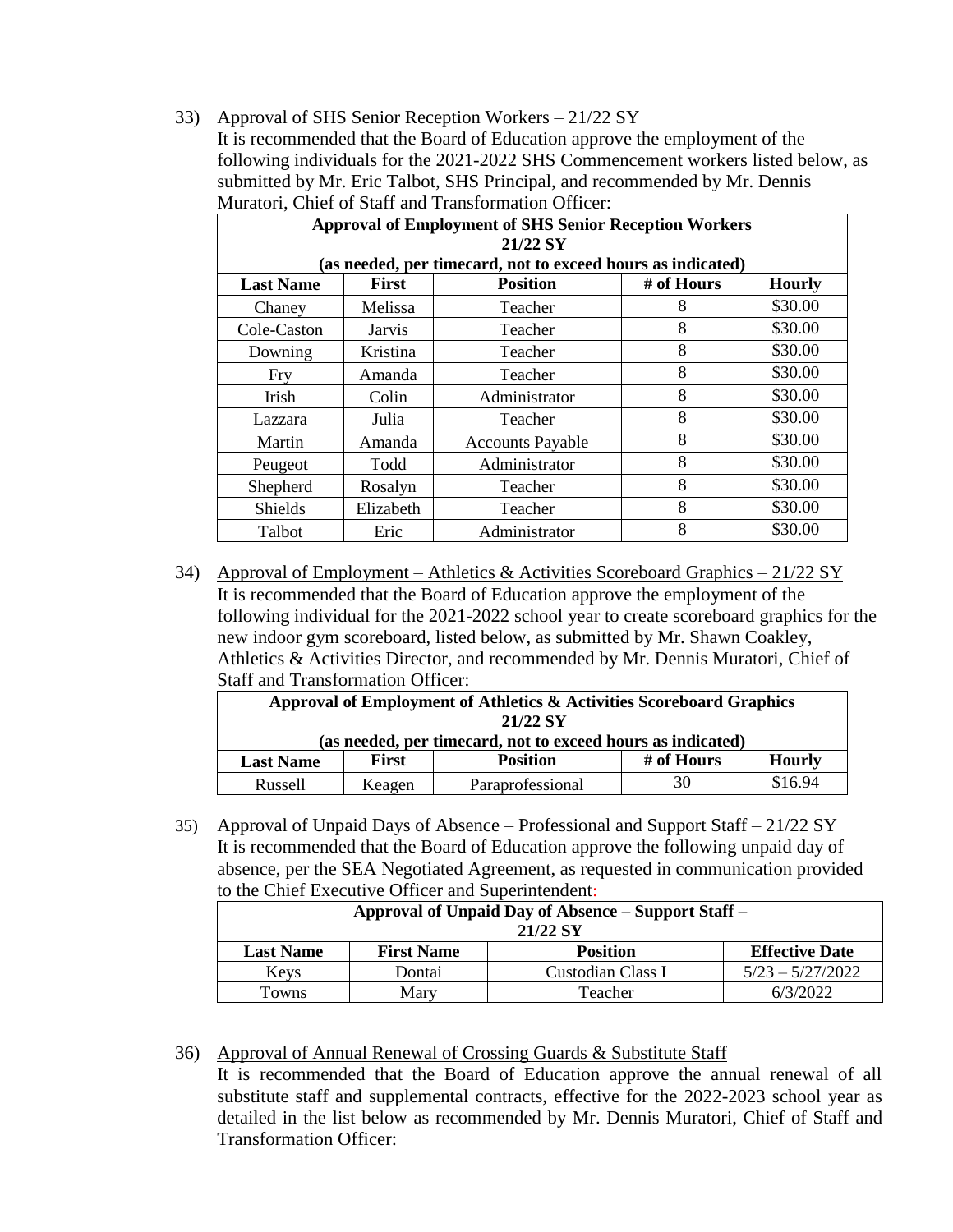| <b>Annual Non-Renewal of Substitute Staff</b> |                           |                                     |  |
|-----------------------------------------------|---------------------------|-------------------------------------|--|
| (as needed, per timecard)                     |                           |                                     |  |
| <b>Last Name</b><br>Aaron                     | <b>First Name</b><br>Gwen | <b>Position</b><br>Cafeteria Worker |  |
|                                               |                           |                                     |  |
| <b>Banks</b>                                  | Tiffany                   | Cafeteria Worker                    |  |
| <b>Barone</b>                                 | Carol                     | Translator & Tutor                  |  |
| Boissoneault                                  | Elizabeth                 | Cafeteria                           |  |
| Cherry                                        | Patricia                  | Cafeteria Worker                    |  |
| Churchwell                                    | Karen                     | Cafeteria Worker                    |  |
| Dahlmann                                      | Mark                      | Principal                           |  |
| D'Amico                                       | Joni                      | Cafeteria Worker                    |  |
| DeBuysser                                     | Ronald                    | <b>Bus Driver</b>                   |  |
| Didion                                        | Sarah                     | Cafeteria Worker                    |  |
| Ebinger                                       | Alice                     | Cafeteria Worker                    |  |
| Edgerton                                      | Elizabeth                 | Custodian                           |  |
| Edgerton                                      | Richard                   | Custodian                           |  |
| Fitzthum                                      | Anthony                   | Custodian                           |  |
| Gabel                                         | Paul                      | Custodian                           |  |
| Garard                                        | Thomas                    | Custodian                           |  |
| Garr                                          | Sandra-Kay                | Cafeteria Worker                    |  |
| Gibson                                        | Alaina                    | Custodian                           |  |
| Gowdy                                         | Dorothy                   | <b>Crossing Guard</b>               |  |
| Grabowski                                     | Sandra                    | <b>Bus Aide</b>                     |  |
| Graham                                        | Lauren                    | Cafeteria Worker                    |  |
| Hale                                          | Lisa                      | <b>Bus Driver</b>                   |  |
| Hall                                          | Mathew                    | Custodian                           |  |
| Hallock                                       | Diane                     | <b>Crossing Guard</b>               |  |
| Hallock                                       | Michael                   | <b>Crossing Guard</b>               |  |
| Hammons                                       | Kevin                     | <b>Bus Driver</b>                   |  |
| Hasenmeier                                    | Penny                     | Cafeteria Worker                    |  |
| Hockenberry                                   | <b>Briana</b>             | Cafeteria Worker                    |  |
| Hunley                                        | Elijah                    | <b>Bus Driver</b>                   |  |
| James                                         | Carl                      | Custodian                           |  |
| Johnson                                       | Jodi                      | Cafeteria Worker                    |  |
| Karis                                         | Sue                       | <b>Bus Aide</b>                     |  |
| Karis                                         | Joseph                    | <b>Bus Mechanic</b>                 |  |
| Keech                                         | Juliana                   | <b>Bus Aide</b>                     |  |
| Knauer                                        | Emily                     | <b>Bus Aide</b>                     |  |
| Lamb                                          | Joseph                    | <b>Bus Driver</b>                   |  |
| Lange                                         | Susan                     | <b>Bus Driver</b>                   |  |
| Maceo                                         | <b>Betty</b>              | Counselor                           |  |
| Maiani, Jr.                                   | David                     | Custodian                           |  |
| Martin                                        | Don                       | Custodian                           |  |
| McClellan                                     | <b>Barbara</b>            | Cafeteria Worker                    |  |
| McKillips                                     | Charles                   | <b>Bus Driver</b>                   |  |
| Meade                                         | Mark                      | Custodian                           |  |
| Mineo                                         | Jack                      | <b>Crossing Guard</b>               |  |
| Moore                                         | Henry                     | <b>Crossing Guard</b>               |  |
| Morton                                        | Julia                     | Cafeteria Worker                    |  |
|                                               |                           |                                     |  |
| Parkhurst                                     | Jodi                      | Cafeteria Worker                    |  |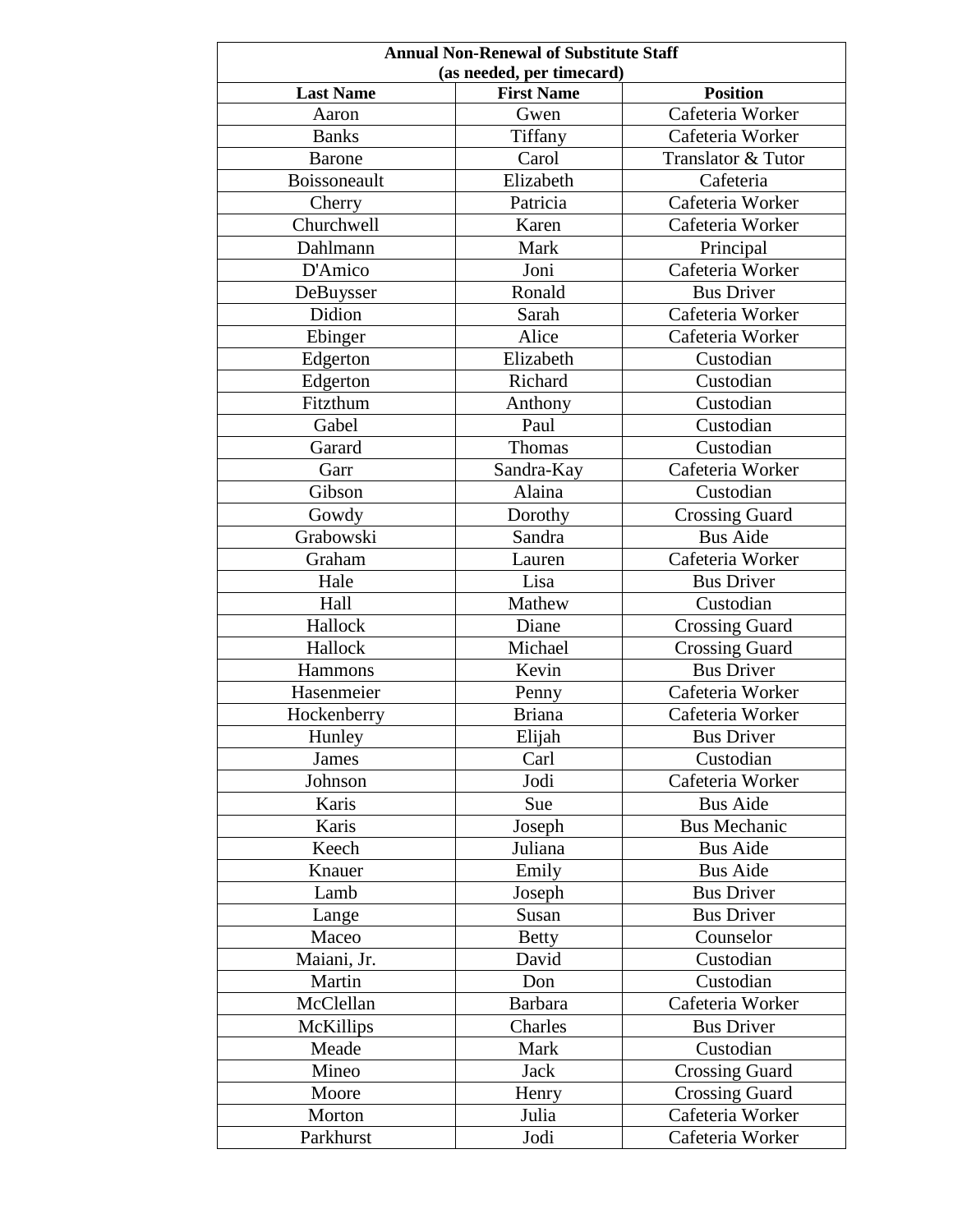| Pohorence      | <b>Bradley</b> | Custodian               |
|----------------|----------------|-------------------------|
| Richardson     | Tori           | Cafeteria Worker        |
| Robinson       | Jessie         | Cafeteria Worker        |
| Rudolph        | Joseph         | <b>Bus Driver</b>       |
| Sartor         | Dale           | <b>Bus Driver</b>       |
| Schlett        | Donald         | Custodian               |
| Schrader       | <b>Brayden</b> | Custodian               |
| Shafrath       | William        | <b>Bus Driver</b>       |
| Smith          | Carolyn        | Cafeteria Worker & Para |
| Smith          | Melvin         | <b>Crossing Guard</b>   |
| Steward        | Amanda         | Custodian               |
| Stewart, Jr.   | Randall        | Custodian               |
| Straka-Kenning | <b>Barbara</b> | Counselor               |
| Sullivan       | Robert         | Custodian               |
| Thomas         | Timothy        | Custodian               |
| Todd           | Sandy          | Custodian               |
| West           | Logan          | Custodian               |
| White          | Zelma          | Custodian               |
| Widman         | Sarah          | <b>Bus Aide</b>         |
| Wikel          | Pamela         | Cafeteria               |
| Wilson         | <b>Bryan</b>   | <b>Bus Driver</b>       |
| Wood           | Kenneth        | <b>Bus Driver</b>       |
| Woods, Jr.     | Reuben         | Custodian               |
| Young          | James          | Custodian               |

#### b) Other:

#### 1) Approval of 2022 Official Class List of SHS Graduates

Upon successful completion of the requirements for graduation as prescribed by the Sandusky Board of Education, by the Department of Education of the State of Ohio, and by the North Central Association of Colleges and Secondary Schools by the following students of the Class of 2022, and as recommended by Sandusky High School Principal, Eric Talbot it is recommended that the Sandusky Board of Education approve these students for graduation:

Nate Daionne Abbott Alyson Hager Albrycht Demaireon La'Ney Alexander Jarrein Koream Alexander Dasia Janae Allison Alivia Diane Alvarez Najahrae Nevaeh Amison Minniefield Yahriel Aviles Santiago Tyler Joseph Ayers Harlow Scott Baker Danyi Marshay Banks Kittana Kaylynn Barrett Jared Ross Belcher Jr. Ariyana Krishelle Joe Belinge Shani Lenee Belle Ninfa Lucely Benitez Hailey Starr Bogard Ja'Toria La' Jade Bonner Angelyna Grace Bower Lamarious Lyneil Boyd Bre'Anna Marie Brooks Daquaris Anthony Brown Darieon Lovell Brown Davieon Allan Brown Isis Lee Brown Mekhi Laron Brown Laquade Jaheim James Burchett Quincy Latavia Burchett Hollis Wayne Burris III Da'Vareon Kae'Sean Carr Jaelee Angelina Chacon Mallory Elyse Chapman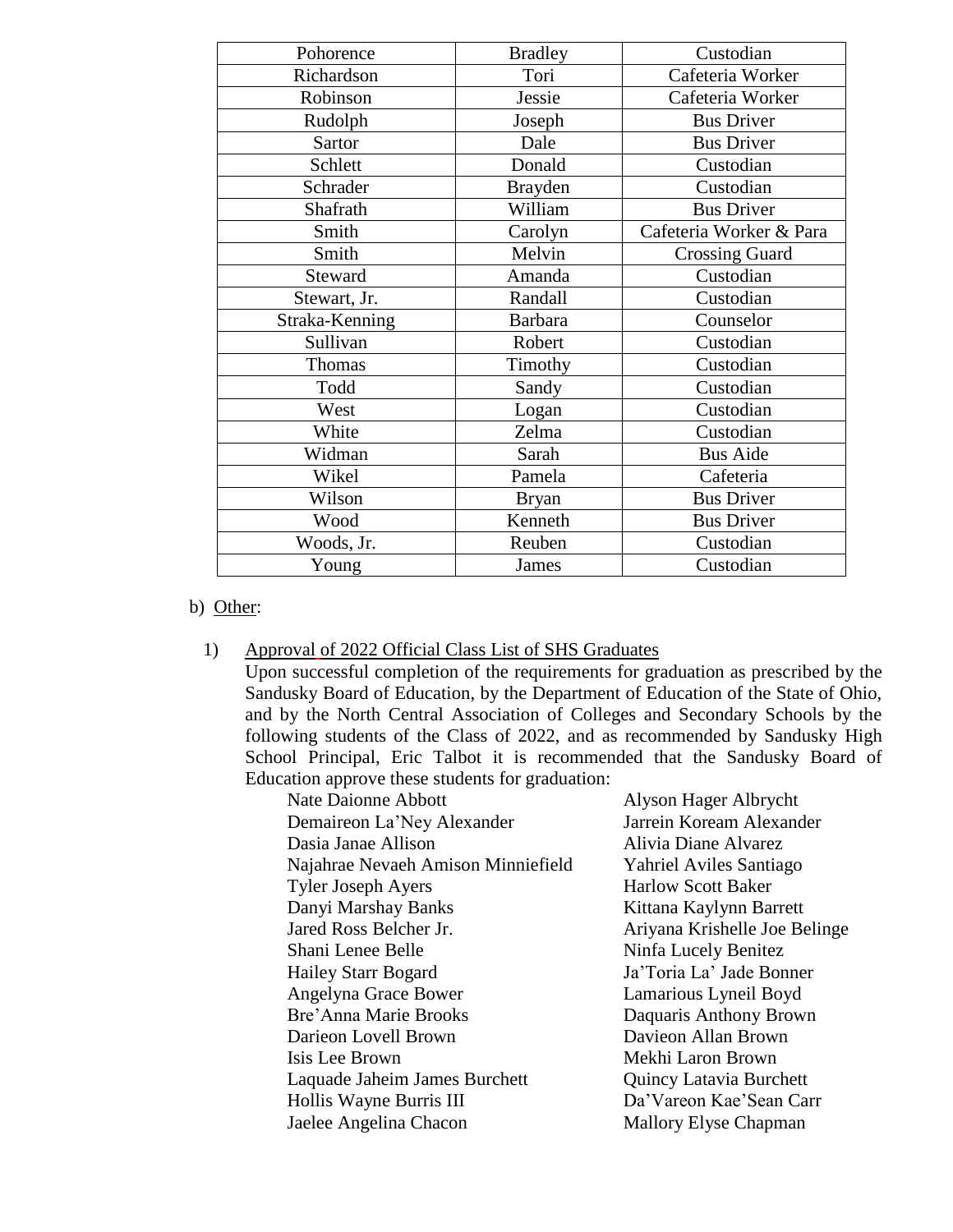Anjevia Zishan Charlton Yleana Dragy Denise Clonch Jaxon Ja'rion Cole Samantha Ceili Collins Faith Heavenleigh Nichelle Crenshaw Julianna Rose Cutcher Deaondrea Kyerre Darden Jamal Dashi Davis David Alexander Dean Jacob Andrew Dean Shawn Ryan Delk Damarion Anthine Dennison D'Angelo Issaiah DeQuichi Ezekial Joseph Didion Torrence Anne Doerner-Gabel Jaylin Joel Dorsey Sydney Jane Downing Xander Anthony Duran Darrion James Durham Raechel Marie Egbert Deia Allanah Eley AuBryona Ja'mere Evans McKenna Lynn Failor Deimeire Keontae Farris Kamara Leann Fayson James Lank Fennell Jr. Braydon David Findley Na'Shanti Rachelle' Fisher Darian Kyre Fleming Israel Amir Fletcher Jalen Michael Fouse Michael Ryan Franklin Kristianna Aaliyah Fuqua Kianna Lynn Gant Joshua Jamal Garrett William Robert Gawne Meadow Marie Gilbert Christopher Carter Grace Andreas Earl Grandberry Demaris Earl Grant Jr. Kenneth Earl Grant III Ta'Kia Lanay Green Patrick Lee Grohe Jr. Zaria Jacole Harkness Alexia Marie Harris Iyanna NaColl Harvey Mason Paul Hayberger Maxwell Kenneth Hecht Jiaair James Henry Rayesha Labre' Hill Jackson Phillip Hitchcock Blane Ulrich Hoelzer Elijah O'Neal Hollingshed Alexis Paige Honeycutt Emma Rose Howell Jaylaya Lynn Howze Kimora Quinnette Hunter Alexia Moon Hutton Dae Zhanera Mariesha Marshae Irby Kya Zhune' Capri-Ayshel Irby Dontavious LatrayVeon Jackson Tiernan Karsin Jesrani Desmond Myles Johnson Ja Terryon Lemar Johnson Jalen Tyler Johnson JaQuay LaTrece Necoe Johnson Johnny Emmett Deontae Johnson Malaky Josiah Johnson Solomon Aswad Malik Johnson Viviaona Dezanik Johnson Zia'Azia Marie Johnson Amerisha Ta'Janey Jones Alexis Marie Jordan David Mandrell Jordan Jr. Kayla Marie Justi Kyle Dale Justi Addie Reece Kennedy Kaleb Thomas Kennedy Michal Lee Kesterson Elijah Maurice Alahn Knerr Benjamin Carl Krawetzki Deyton Amarion Lanier Britton Alan Lanning Adrian Lee Lash Allan David Lawrence Anna Cynthia Lazzara Tarianna Marshay Lee Jon Sparks Lippert Jr. Makai Carter-Lee Lipsey Ashantee Shani Lofties Arianna Lynette Lowery Ronnie Lee Lunsford III Karly-Anna Grace Marshall Isiah Anthony-David Martin Tanner James Martin Kyree Davion Mathews Myasia Nycole Matthews Hunter Willis Maxwell Kathleen Rose May Kealia Rejoice May James Robert Maynard Jr. Shaveonna Jewel McConn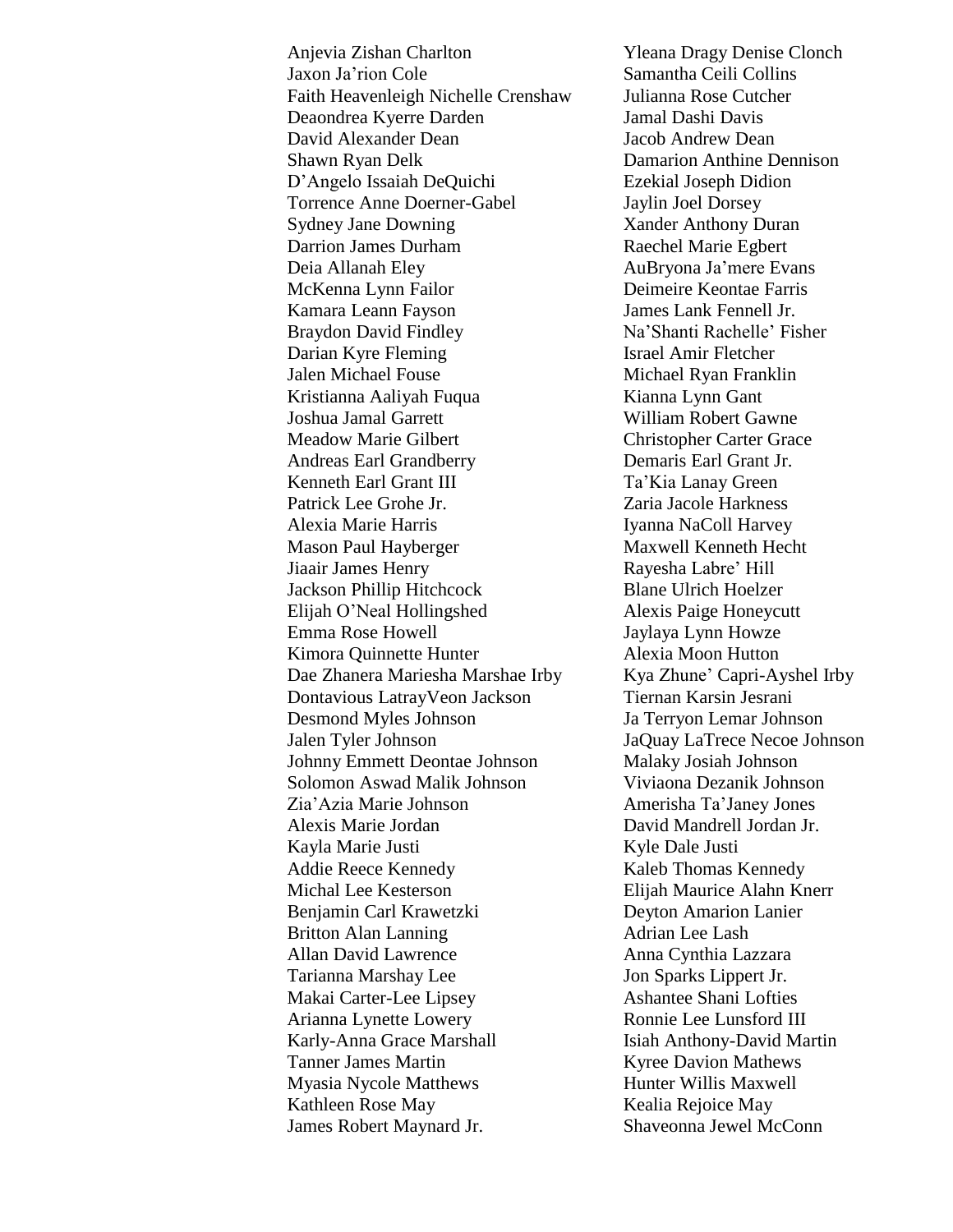Tatum Rhiana Meggitt Jacob William Michel Madeline Elizabeth Milas Katelynn Marie Mischler Dalasia DeVille Moore Trai Shon Kevall Moore Mekhi Spencer Morris Delaynie Kaylee Nejedly Lexus Marie Nestor **Kierra Lashai Nickelson** Paris Alayja-Mae Nickolson-Pickens Bella Shyare Nickson Rachel Lee Nitschke Sydney Kay Nitschke Kate Nocelotl Kami Sue Ours Devorion Ajean Page Sanai Bre'Lyne Nicole Page Olivia Ann Paolano Julian Pierre Parker Savannah Rochelle Pearson Cameron Melakie Piacente Michael Junior Pisarsky Kandace Pauline Plummer Brianna Moenique Poole Ka'Tana Elise Poole Jasmine Nevaeh Pope Robert Kendall Pope II Amani Sandrai Pressley Zachary David Prill La'Darion Damonte Prophet Caliya Tanae Reed Easton Michael Retzke Samiyah MiAira Lashay Reynolds Nevaeh Precious Richardson Amonte Kenai Robinson Armond Michael Elia Robinson Johnathan Kenneth Robinson Aiden Corey Roggeman Kade Andrew Kraus Roth Gerry Rounds Jr. Madyson Lucia Haze Schepflin Sophia Louise Schmenk Kaeley Mae Schonhardt Tennon Zechariah Schreck Kye Michael Scott Taylor Lynn Scroggy Caleb Andrew Sears Mackenzie Ann Sennish Jha'Mon Mhaky Tanzel Shine Rileigh Francis Shortridge Joseph Scott Simpson Exier Donice Skelton Zoe Lynne Smith Alexis Cierra Solomon Jarvea Da'Nyce Sowards Meeya Ahnalee Spaulding Savannah Elizabeth Straub Trenton Xavier Straub Brooklyn Leigh Striblen Amiyah Shirell Sturdivant Akire Le Shae Nicole Talley Antonio Isaac Talley Issiah James Taylor Tamyes Dawayne Thompson Israel Julian Tinoco-Joaquin Ta'Laya Unique Valliant Sondra Marie Vanwhy Jazmyne Marie Wadsworth Amari Nyesha Walk Jalayna Amariana Walker Leila Marie Welch Samantha Kay Marie Wells Damian Allon Westbrook Oscar Poblete Westbrook Lillian Georgia Mariah Weyer Elle Lynn Whelan Camren Jakai White-Johnson Ryan Matthew Wightman Kameron Michael Wilhelm Noah James Wilhelm Emily Nevaeh Wilkinson Deonna Leeann Williams Desmond Raheim Williams Xavier Malachi Willis Zaida Marie Wilmer Ethan Alexander Wobser Mikyia Lynnae Woodbury Kameron Michael Woods Destiney Lacole Wright Quintin James Young Dajuan James Zachary Crecencio Alonso Zuniga

Micah Martese McLaughlin Tre'Vion Dazmere-Charles McNair Jusell J'Heim Williams Shantaveonia Lanae Latreal Williams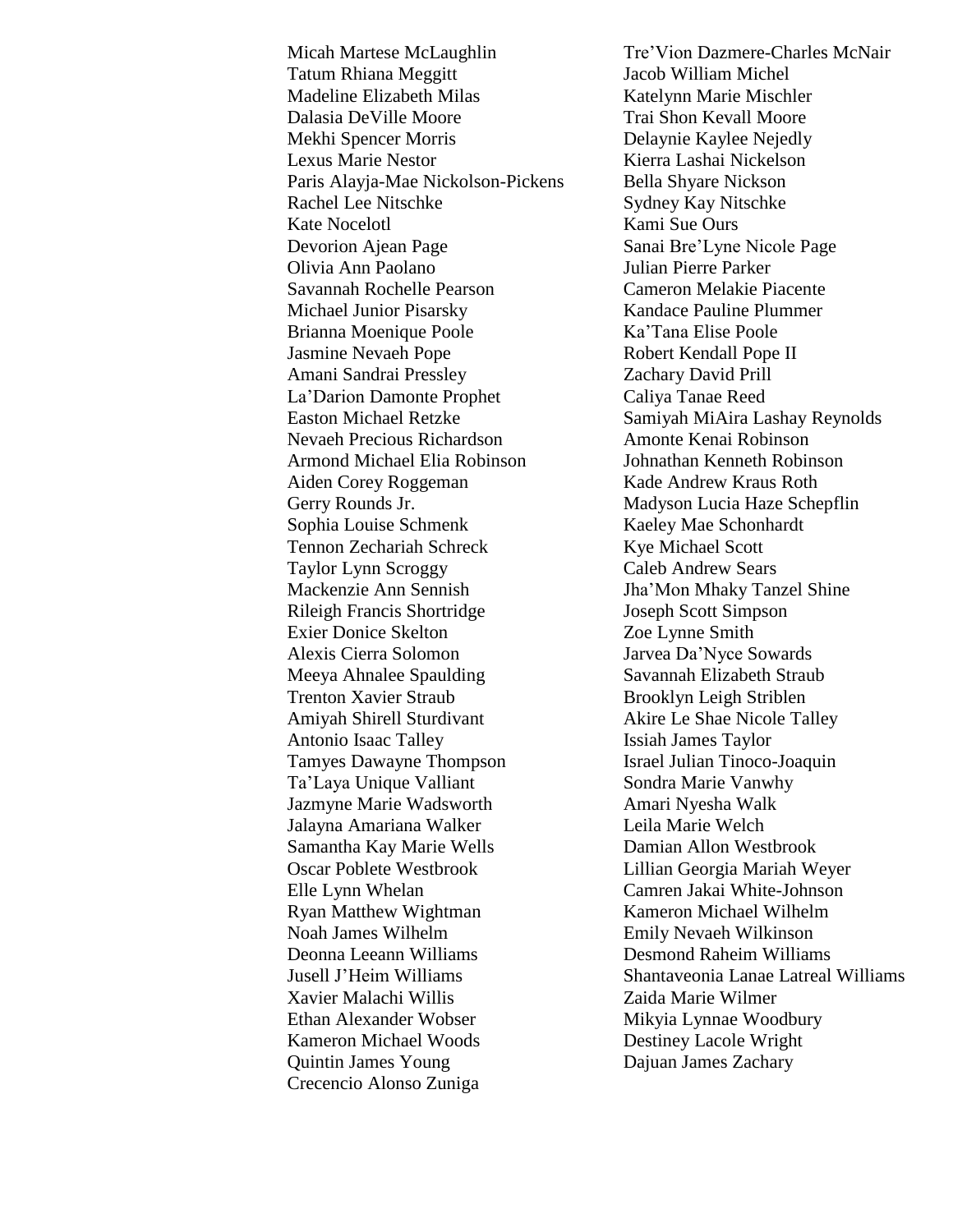## 2) Approval of SHS 22+ Graduates

Upon successful completion of the requirements for graduation prescribed by the Sandusky Board of Education, by the Department of Education of the State of Ohio, and by the North Central Association of Colleges and Secondary Schools, the following student(s) have fulfilled all requirements for graduation from Sandusky High School. It is requested that the Board of Education approve the students listed below to graduate and receive a 22+ diploma:

| Sandusky High School – Award of 22+ Diploma |                     |  |
|---------------------------------------------|---------------------|--|
| <b>Student Name</b>                         | Date of 22 +Diploma |  |
| <b>Shuncy Deavon Clinton</b>                | June, 2022          |  |
| <b>Raquel Lessick Dunfee</b>                | June, 2002          |  |
| Eternity Rene' King                         | June, 2022          |  |
| Ladricka Niaquen McDuffy                    | June, 2022          |  |
| <b>Richard Duran Morris</b>                 | June, 2022          |  |
| Darlene M. Voltz                            | June, 2022          |  |
| Ashley Ellen Weaver                         | June, 2022          |  |

## 3) Approval of 6<sup>th</sup> Year Graduates

Upon successful completion of the requirements for graduation by the Sandusky Board of Education, by the Department of Education of the State of Ohio, and by the North Central Association of Colleges and Secondary Schools, the following students have fulfilled all requirements for graduation from Sandusky High School. It is requested that the Board of Education approve the students listed below to graduate and receive a diploma:

| r masamon approve the statemes hole ovious to graduate and recenve a dipromat |                 |  |
|-------------------------------------------------------------------------------|-----------------|--|
| 6 <sup>th</sup> Year Graduates – Award of Diploma                             |                 |  |
| <b>Student Name</b>                                                           | Date of Diploma |  |
| Ty' Ahja J. Newell                                                            | May 24, 2022    |  |
|                                                                               |                 |  |

4) Approval of the Pupil Transportation Agreement between Suburban School Transportation Company, Inc. (SSTC) and Sandusky City Schools for the 2022- 2023 school year (Renewal) (Pages )

It is recommended that the Sandusky Board of Education approve the following contract for services between Sandusky City Schools and the Suburban School Transportation Company, Inc. (SSTC) for the 2022-2023 school year as submitted by Megan Peugeot, Ed.D., Director of Student Services and Family Support and recommended by Dennis Muratori, Chief of Staff and Transformation Officer.

- 5) Approval of the contract for services between Ability Works and Sandusky City Schools for the 2022-2023 school year (Renewal) It is recommended that the Sandusky Board of Education approve the following contract for services between Sandusky City Schools and Ability Works for the 2022-2023 SY as submitted by Megan Peugeot, Ed.D., Director of Student Services and Family Support and recommended by Dennis Muratori, Chief of Staff and Transformation Officer.
- 6) Approval of the contract for services between Positive Education Program (PEP) and Sandusky City Schools for the 2022-2023 school year (Renewal) (Pages ) It is recommended that the Sandusky Board of Education approve the following contract for services between PEP and Sandusky City Schools for the 2022-2023 SY as submitted by Megan Peugeot, Ed.D., Director of Student Services and Family Support and recommended by Dennis Muratori, Chief of Staff and Transformation Officer.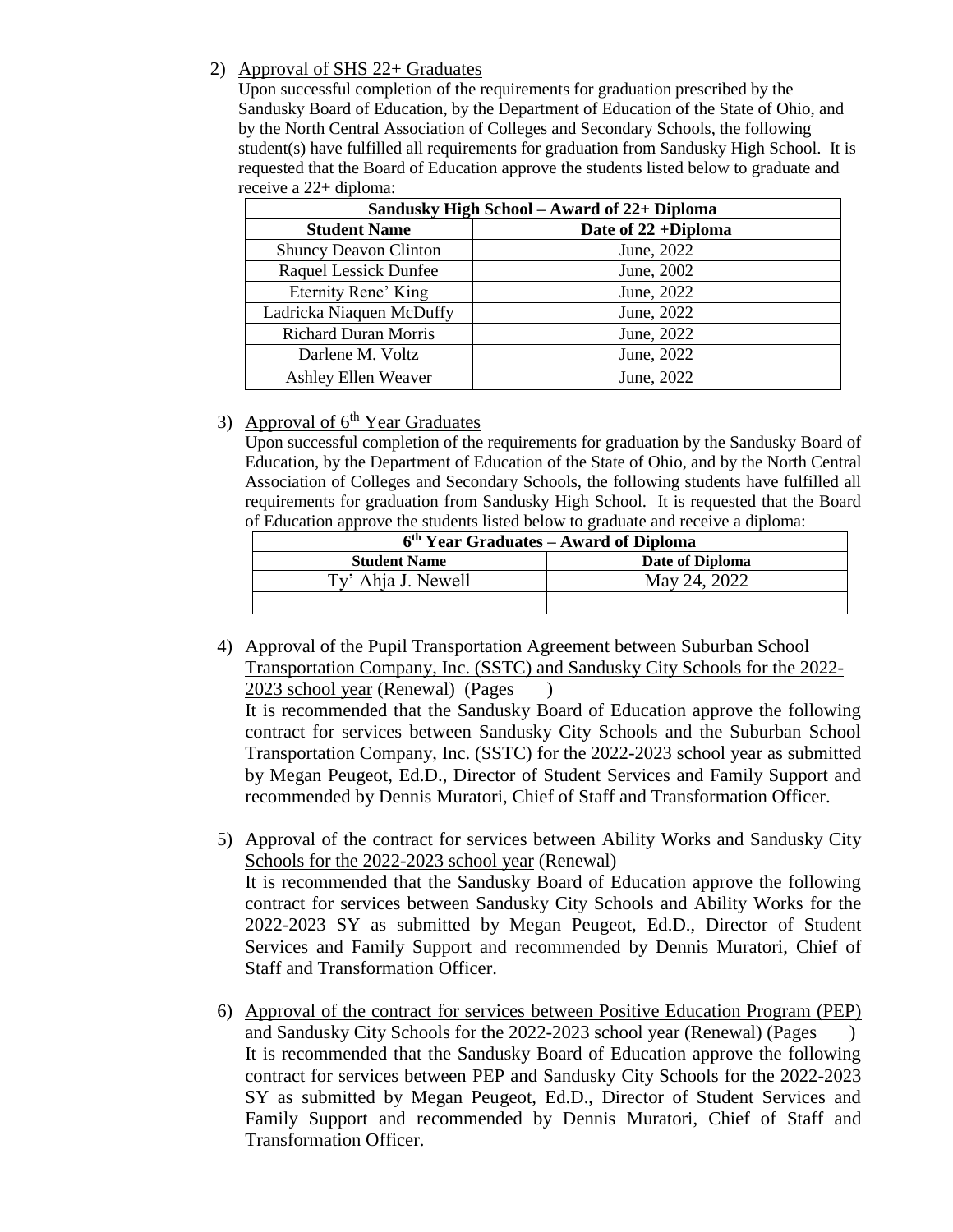- 7) Approval of the contract for services between Robin Welch, Beyond the Moment and Sandusky City Schools for the 2022-2023 school year (Renewal) (Pages ) It is recommended that the Sandusky Board of Education approve the following contract for services between Robin Welch, Beyond the Moment and Sandusky City Schools for the 2022-2023 SY as submitted by Megan Peugeot, Ed.D., Director of Student Services and Family Support and recommended by Dennis Muratori, Chief of Staff and Transformation Officer.
- 8) Approval of IXL Learning contract for site licenses for the 2022-2025 SY's. (NEW) (Pages)

It is recommended that the board approve a three-year contract for site licenses. The subscription is for students in grades 3-8, and include content for Mathematics, English Language Arts, Science and Social Studies. Students in grades 9-10 will have access to content for English and Mathematics. The contract also provides access to an eLearning library for teachers, and professional learning for teachers and principals. The three-year contract is for \$145,830.00 The 2022-2023 installment will be \$78,210.00 and will be paid using Title I funds, as recommended and submitted by Tracy R. Reed, Ed.D., Chief Academic Officer.

- 9) Approval of Consultant Contract for Federal and State Grant Professional Development Consultant Services 2022-2023 SY (Renewal) (Pages ) It is recommended that the Sandusky Board of Education approve the Consultant Contract with Sue Young, for Federal and State Grant Professional Development Consultant Services for the 2022-2023 SY as submitted and recommended by Tracy Reed, Ed.D., Chief Academic Officer.
- 10) Approval of the NWEA Mapping contract (Renewal) (Pages ) It is recommended that the Sandusky Board of Education approve the NWEA Mapping contract for the 2022-2023 SY in the sum of \$31,962.50 as recommended and submitted and recommended by Tracy Reed, Ed.D., Chief Academic Officer.
- 11) Approval of Sandusky City Schools Student Activity Fundraisers It is recommended that the Sandusky Board of Education approve the following list of fundraisers from IN-HOUSE clubs, as submitted by Julie Bittinger, Business/Fiscal Office, and recommended by Yvonne Anderson, CFO/Treasurer.

| <b>Sandusky City Schools - "In-House" Fundraisers</b> |                                    |                                  |  |
|-------------------------------------------------------|------------------------------------|----------------------------------|--|
| <b>Group Name</b>                                     | <b>Fundraiser Event</b>            | <b>Dates of Fundraiser</b>       |  |
| <b>SHS Volleyball</b>                                 | Cookie Sale                        | August 1, 2022 – August 31, 2022 |  |
| <b>SHS Volleyball</b>                                 | <b>Streak Car Mirror Ornaments</b> | August 1, 2022 – August 31, 2022 |  |
| <b>SHS Volleyball</b>                                 | Spiritwear Apparel Sale            | August 1, 2022 – August 31, 2022 |  |
| <b>SHS Volleyball</b>                                 | Car Washes                         | August 1, 2022 – August 31, 2022 |  |
| <b>SHS</b> Student                                    |                                    |                                  |  |
| Council                                               | Water Sale at Graduation           | May 29th, 2022                   |  |